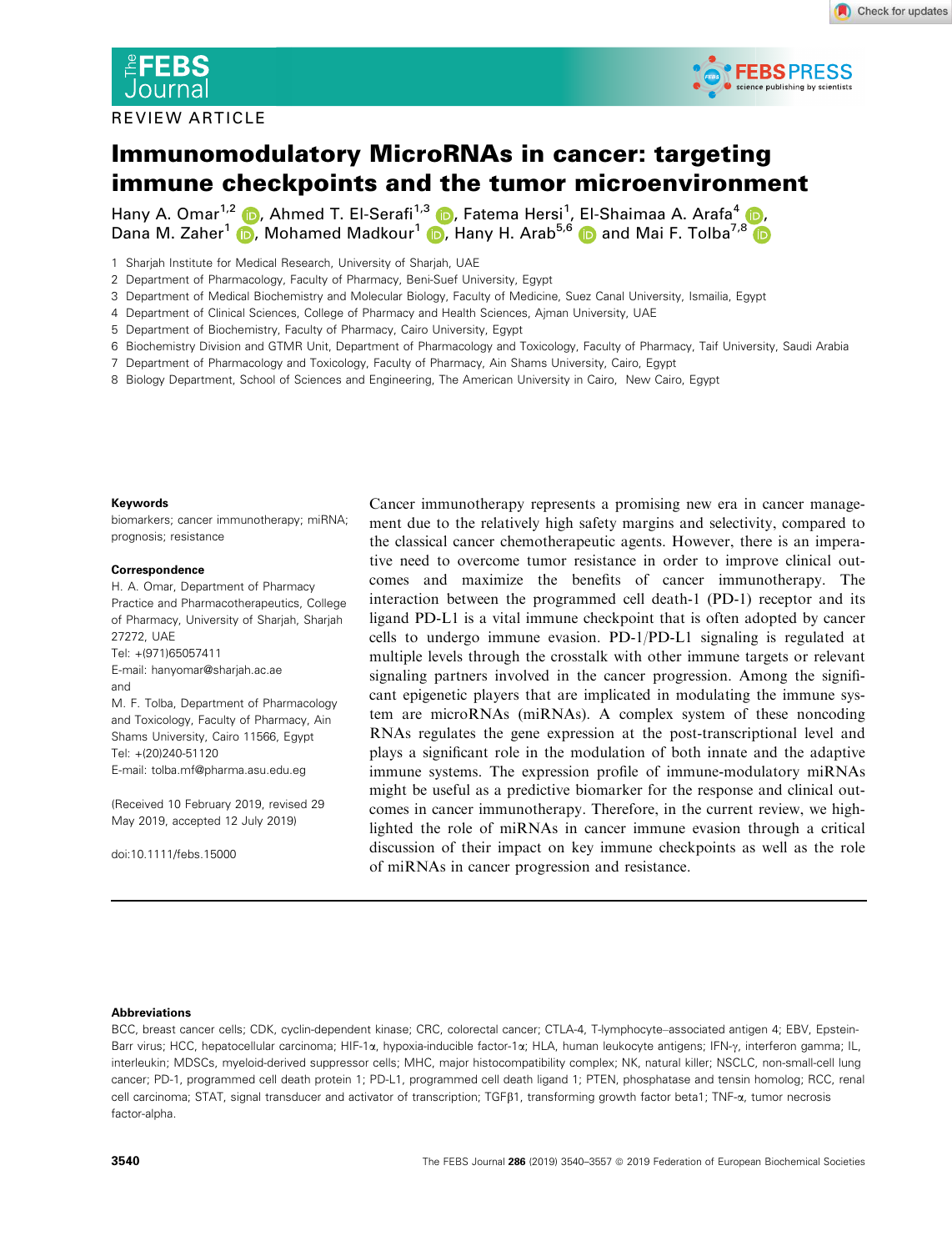# Introduction

The characterization of Lin-4 Caenorhabditis elegans in 1993 was the starting point for the microRNAs (miR-NAs)-based gene regulation concept [1]. Approximately 60% of protein-coding genes in humans are regulated by miRNAs [2]. Most of miRNAs are generated through the canonical pathway, a sequential process through which the primary transcript (primiRNA) is synthesized by RNA polymerase II or RNA polymerase III and cleaved by Drosha (RNase III nuclear enzyme) and DGCR8 complex [3]. PremiRNA, the precursor miRNA, forms a characteristic hairpin double-strand of 60- to 70 nucleotides and is exported out of the nucleus through the effect of Exportin-5. Dicer (RNase III enzyme) would then cleave the pre-miRNA, with the aid of TRBP/PACT proteins, to produce a 22-base pair double-stranded RNA molecule [4]. Once the mature strand is incorporated into the RNA-induced silencing complex with Argonaute protein, the whole complex would attack the target messenger RNA [5]. miRNAs bind to the coding sequences  $3'$  or  $5'$  UTR of the target mRNA, leading to translation inhibition or target mRNA degradation [6]. miRNAs can also be involved in translation upregulation, through direct or indirect miRNAs-mediated inhibition of gene repression. However, it is strictly dependent on cell type, cell cycle, and the presence of additional mRNA UTR sequences [7].

Immunotherapy represents a promising new era in cancer management. Instead of targeting cancer cells, immunotherapy preferably aims at the immune checkpoints interrupting the interaction between the programmed cell death protein 1 (PD-1) and its ligand, PD-L1(or PD-L2) [8]. PD-1 protein is found on the surface of many immune cells, while PD-L1 is expressed by several cell types, including cancer cells [9]. PD-L2 has a more limited expression profile compared to PD-L1. It is present on the surface of dendritic cells, macrophages, and mast cells [10]. The association of PD-1 to PD-L1 inactivates T cells and halts the immune system [11]. PD-L1 overexpression has been identified as a mechanism for immune evasion [12]. Inhibiting PD-1/PD-L1 immune checkpoint offers a promising strategy with hopeful clinical applications [13]. Until now, there are no approved therapeutic agents that specifically target PD-L2. In many clinical trials, PD-1/PD-L1 inhibitors showed superior efficacy and safety compared to the traditional chemotherapeutic agents [14,15]. However, the low response rates and the development of resistance are still among the major challenges encountered by this class of anticancer agents. Extensive research efforts

are dedicated to understand the resistance mechanisms for immune checkpoint inhibitors and to develop efficient biomarkers for response prediction.

# Immune-modulatory effects of miRNAs in cancer

Various reports showed that tumor-suppressor miR-NAs are implicated in the control of antitumor immune response through the regulation of immune checkpoints such as PD-1, PD-L1, and T-lymphocyte– associated antigen 4 (CTLA-4). Some of the miRNAs target either PD-1 or PD-L1 checkpoint proteins, while others target both PD-1 and PD-L1 simultaneously, such as miR-33 and miR-BART cluster. miR-NAs are also implicated in the regulation of key immune cells within the tumor microenvironment. Those include macrophages, myeloid-derived suppressor cells (MDSCs), and natural killer (NK) cells in addition to regulating tumor antigen processing for the major histocompatibility complex (MHC) restricted presentation. Herein, we are summarizing the up-to-date data in this regard, as depicted in Fig. 1.

## miRNAs regulation of PD-L1 checkpoint protein

The mechanisms of cancer immune evasion include PD-L1 overexpression as a result of the disruption of its 3'-UTR in several types of cancer such as leukemia, lymphoma, and gastric adenocarcinoma. Kataoka et al. [16] demonstrated that viral infections like human papillomavirus (HPV) and viral-DNA integration contribute to the aberrant transcription of PD-L1 with subsequent tumor immune escape. In that study, the authors highlighted the genetic basis of post-transcriptional regulation for PD-L1-mediated immune evasion and suggested that PD-L1 3'-UTR disruption could be utilized as a genetic marker for cancers capable of escaping the immune surveillance [16].

## miRNAs direct regulation of PD-L1 expression

The expression of PD-L1 immune checkpoint is regulated at the epigenetic level through multiple miRNAs which bind to its  $3'UTR$  resulting in translation repression. miR-142-5p inhibits the expression of PD-L1 by tumor cells directly through binding to its 3'UTR, which subsequently stimulates the antitumor immunity and leads to the suppression of pancreatic cancer growth in vivo [17]. Another inhibitor for PD-L1 expression is miR-138-5p, which can be considered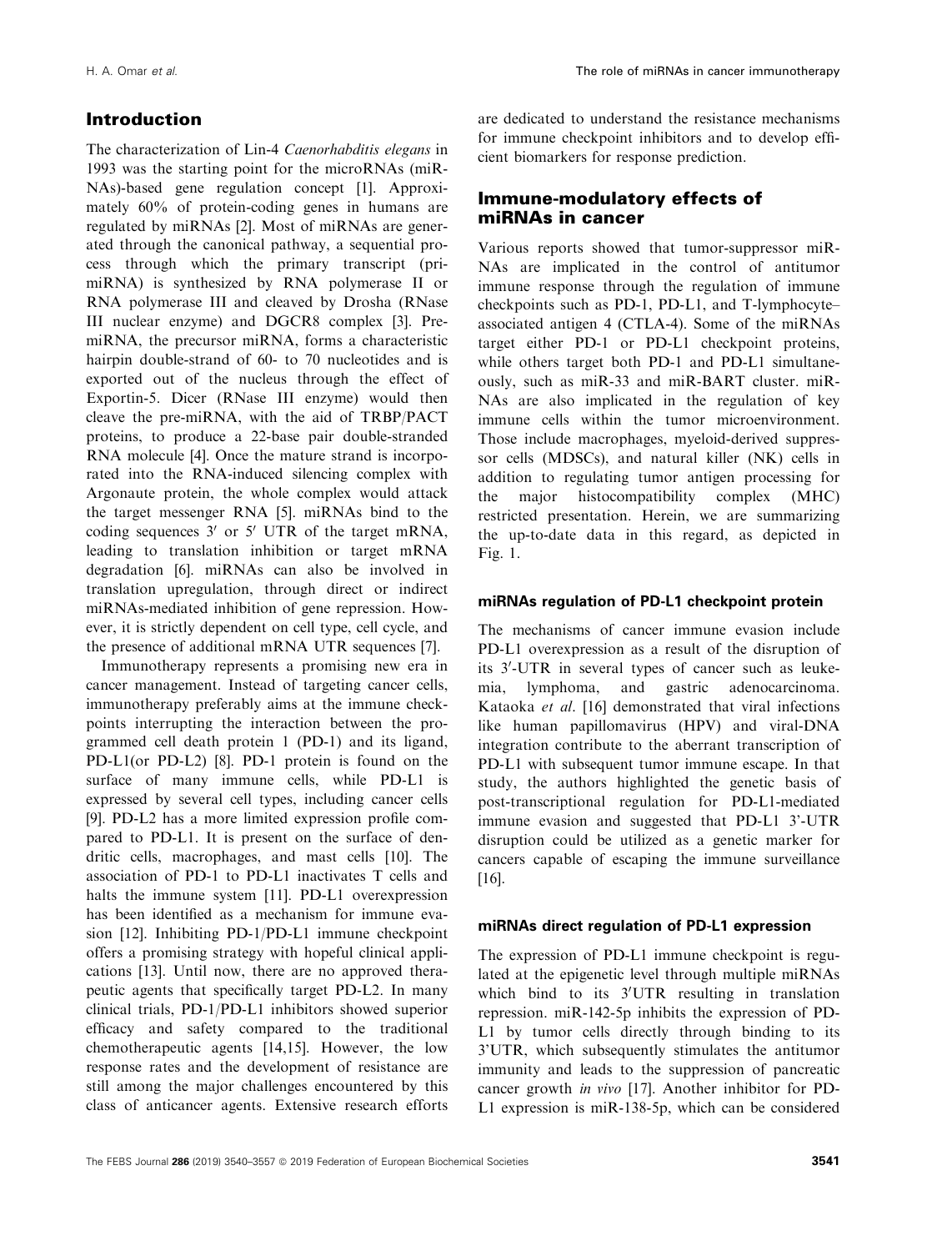

Fig. 1. Tumor microenvironment regulation by miRNAs. Modulatory effects of miRNAs on NK cells, MDSCs, tumor-associated macrophages, and CD8+ T cells. Regulation of the different molecular immune targets and checkpoints by miRNAs including MHC-I, TCR (T-cell receptor), PD-1, PD-L1, B7-H3 (CD276). The colored legend on the bottomleft panel indicates the sites of action of the depicted immunomodulatory miRNAs.

as a tumor suppressor that is commonly deficient in colorectal cancer (CRC) and linked to poor clinical outcomes [18]. This miRNA is the 5' end-transcript of the precursor miRNA-138. The expression of miR-138 is also reduced in squamous cell carcinoma of the head and neck, thyroid, and ovarian tumors [19,20]. miR-138-5p was recently identified as one of the key miR-NAs dysregulated in renal cell carcinoma (RCC) [21]. miR-138-5p mimics were shown to inhibit the cell proliferation and invasion of RCC cell lines [22]. Additionally, miR-138-5p was found to altered among benzo-a-pyrene-induced miRNA profile changes in lung epithelial cells [23]. Therefore, the use of miR-138-5p mimics is anticipated to be important in modulating the antitumor immunity in both RCC and lung cancer. miR-513 is commonly downregulated in patients with chronic biliary inflammation [24]. This miRNA inhibits the expression of PD-L1, in addition to hindering interferon gamma  $(IFN-\gamma)$ -mediated PD-L1 expression in the cholangiocytes. Therefore, miR-513 can block the malignant transformation in these cells [25]. Furthermore, the low expression of miR-513 was coupled with PD-L1 overexpression in retinoblastoma [26]. Recent studies showed that miR-513 hinders cell invasion and metastasis in endometrial cancer and that it is implicated in gemcitabine resistance in bladder cancer [27,28]. These findings support the potential utility of miR-513 mimics to target these cancer types. miR-570 is another inhibitor of PD-L1 expression, which is commonly downregulated in hepatocellular carcinoma (HCC) [29]. miR-570 mimics have shown antiproliferative and antiangiogenic effects in HCC, in vivo [30]. Additionally, they enriched both the blood

and the cancer tissues with  $CD8^+$ IFN- $\gamma^+$ T cells [30]. miR-152 is a direct inhibitor of PD-L1 expression [31]. It is a tumor-suppressor miRNA that was recently reported to exhibit both antiproliferative and antimetastatic effects. The underlying mechanisms for such activity were reported to be through Kruppel-like factor 5 regulation [32], Akt/ERK signaling suppression in cervical cancer, and CRC [33]. miR-152 also suppresses non-small cell lung cancer (NSCLC) proliferation via the downregulation of fibroblast growth factor (FGF) [34]. Low level of miR-152 in gastric cancer patients was related to poor prognosis with a higher incidence of metastasis [35]. miR-34 family encompasses miR-34a, -34b, and -34c, which directly target PD-L1 and inhibit its expression [36]. This tumor-suppressor family of miRNA is induced by p53, and its level was reported to be lower in NSCLC and acute lymphocytic leukemia [37]. This low expression of miR-34 was correlated with the overexpression of PD-L1 on the tumor cells [38]. Additionally, miR-34a modulates the immune exhausted CD8+/PD-1+T-cells resulting in enhanced production of IFN- $\gamma$  and tumor necrosis factor-alpha (TNF- $\alpha$ ) [38]. The induction of miRNA-155 expression, via exposing the cells to the proinflammatory cytokines  $TNF-\alpha$  and  $IFN-\gamma$ , suppresses the expression of PD-L1 in both lymphatic endothelial cells and fibroblasts [39]. miR-155 was also reported to activate STAT3 signaling and promote breast cancer cells (BCC) progression [40,41]. miR-155 is a vital component of the inflammatory response that is dysregulated in various cancer types such as BCC, CRC in addition to B-cell lymphoma [42] and such perturbations are linked to poor prognosis [42].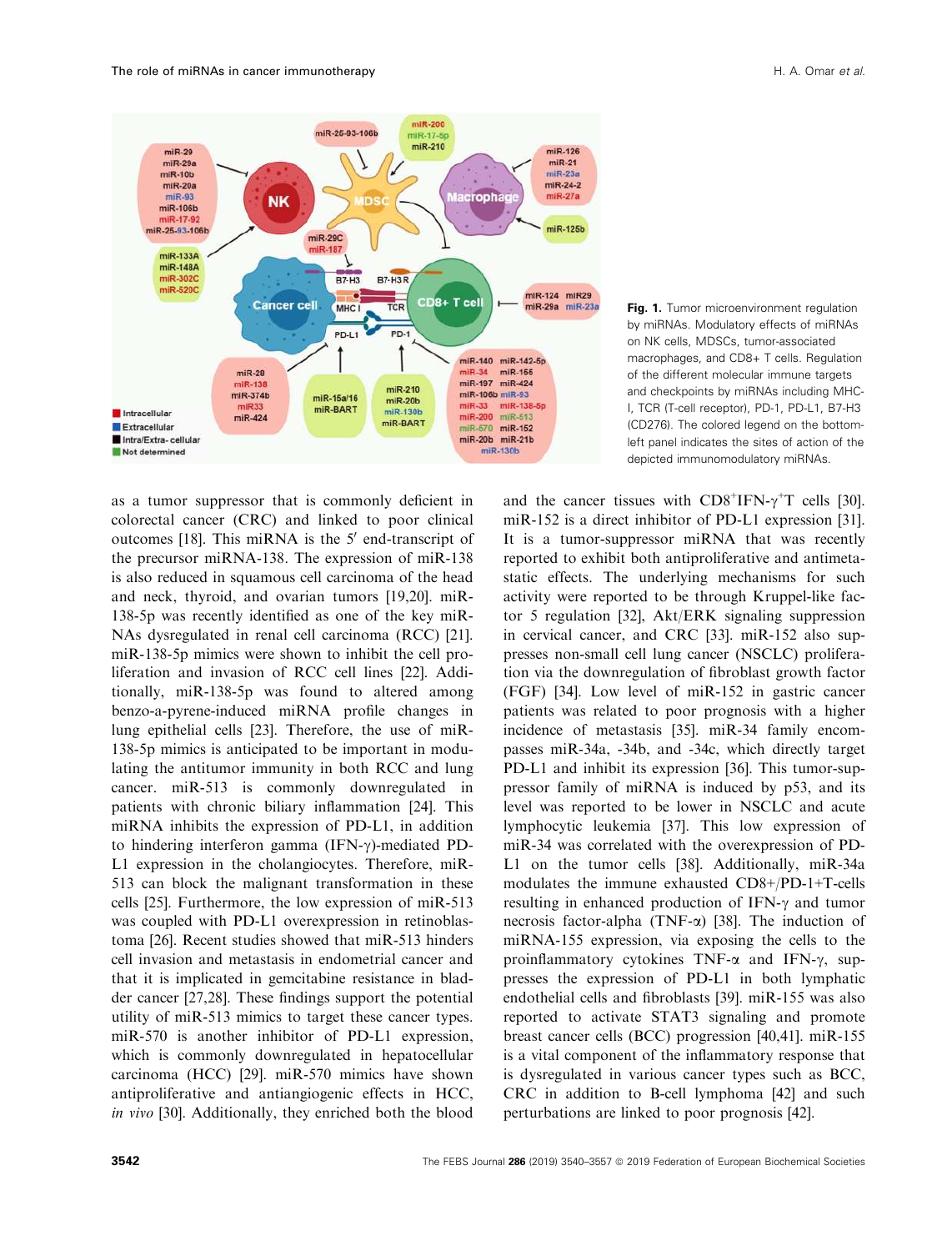#### miRNAs indirect regulation of PD-L1 expression

miRNAs indirectly modulate the PD-L1 expression through the epigenetic regulation of upstream signaling pathways such as phosphatase and tensin homolog (PTEN)/PI3K/Akt and signal transducer and activator of transcription (STAT). Low expression of PTEN leads to upregulation of PD-L1 in cancer cells. miR-NAs-20b, -21, and -130b downregulate PTEN expression and hence enhance PD-L1 expression. The levels of miRNAs mentioned above are significantly higher in CRC cells, in comparison to normal cells [43]. PTEN is also a target for miR-214a, which modulates the expansion of T-regulatory cells in solid tumors [44]. The downregulation of PTEN by miR-221/222 activates  $Akt/NF-\kappa B/COX-2$  pathway in BCC in vivo and in vitro [45]. Both miR-21 and miR-181-1b inhibit PTEN through STAT3 pathway in CRC [46]. miR-21 also regulates macrophages polarization via curbing the IFN- $\gamma$ -induced STAT1 signaling [47]. miR-23a/24-2/27a modulate macrophage polarization in BCC through the Janus kinase (JAK)/STAT pathway [48]. Besides, macrophages are partly activated by miR-125b [49]. miR-197 indirectly inhibits the expression of PD-L1 via the suppression of the cyclin-dependent kinase (CDK) CKS1B/STAT3 signaling axis [50]. The expression of miR-197 is dysregulated in various cancers, including lung, pancreatic, and thyroid cancers, and its downregulation is linked to poor overall survival and chemoresistance [51]. The upregulated miR-21 in BCC suppressed lymphocytes migration via the inhibiton of activated STAT3 (PIAS3)/STAT3 signaling [52]. The elevated miR-21 expression has been linked to poor survival in six different cancer patient cohorts, including HCC, RCC, pancreatic, lung adenocarcinoma, low-grade glioma, and glioblastoma multiforme [47]. miR-124 is also immunologically related to glioma, through inhibiting T-cell proliferation via its effect on STAT3 [53].

To sum up, miRNAs involved in PD-L1 regulation can work either in a direct manner by targeting the 3'-UTR of PD-L1 or indirectly through the regulation of PD-L1 upstream pathways like PTEN/PI3K/Akt or JAK/STAT. It is noteworthy that a subset of miRNAs which include miR-140, miR-126, miR-210, and miR-25-93-106b cluster have dual regulatory effects in tumor immune evasion since they are implicated in controlling PD-L1 expression as well as the modulation of MDSCs. Targeting those immune-modulatory miRNAs could be a valid approach to enhance the antitumor immunity and achieve a better therapeutic response in hard-to-treat cancers like HCC. According to the aforementioned data, there are multiple

miRNAs (miR-34, -570, -20b, -21b, -130b) that were reported to be dysregulated in HCC. Those miRNAs can lead to the upregulation of PD-L1 expression and enhancing the HCC tumor immune escape [30,47,54].

It is worthy of mentioning that miR-34a mimics (MRX34) have been tested in phase I clinical trial as liposomal preparations in patients with advanced solid tumors including HCC and they have raised safety concerns due to immune-related adverse events [55,56]. However, the administration of dexamethasone as a premedication has improved the tolerability of MRX34 [54]. The tested regimen has shown promising antitumor effects in patients with advanced solid tumors that are refractory to standard treatment. One HCC patient achieved a prolonged confirmed pathologic response that lasted for 4 years, while four patients demonstrated stable disease that lasted greater than or equal four cycles[54]. The outcomes of this study could help in the optimization of the treatment protocols, and the development of an appropriate premedication course for the anticipated adverse effects to improve the tolerability of MRX34 or other miRNAs mimics that would be tested in the future.

#### miRNAs regulation of PD-1 checkpoint protein

The miRNA cluster miR-15a/16 is localized at chromosome 13q14, and it plays an immune regulatory role in both physiological and inflammatory conditions [57]. The aberrant expression of miR-15 and -16 was initially demonstrated in patients with chronic lymphocytic leukemia, then extended to several types of solid tumors such as prostate cancer and gliomas [58]. The downregulated expression of miR-15a/16 in CD8+ T cells resulted in low expression of PD-1 in addition to high activity as evidenced by boosted proliferation and production of cytokines such as IFN- $\gamma$ , interleukin-2 (IL-2), and TNF- $\alpha$  [57]. The deficiency of miR-15a/16 inhibited tumor expansion and prolonged the survival in a mouse model of glioma [57]. T-cell exhaustion is a condition of poor T-cell effector function that occurs in various chronic infections and in cancer as a result of sustained expression of inhibitory receptors [1]. miR-28 was shown to regulate T-cell exhaustion via controlling the expression of inhibitory receptors such as PD-1 and T-cell immunoglobulin domain and mucin domain 3. The inhibition of miR-28 led to the upregulated expression of such inhibitory receptors [59]. Furthermore, the upregulation of miR-28-5p was linked to poor overall survival and shorter disease-free periods in patients with CRC, independent from the clinicopathological features of the tumor or the therapeutic protocol [60]. Wei et al. [61] have indicated that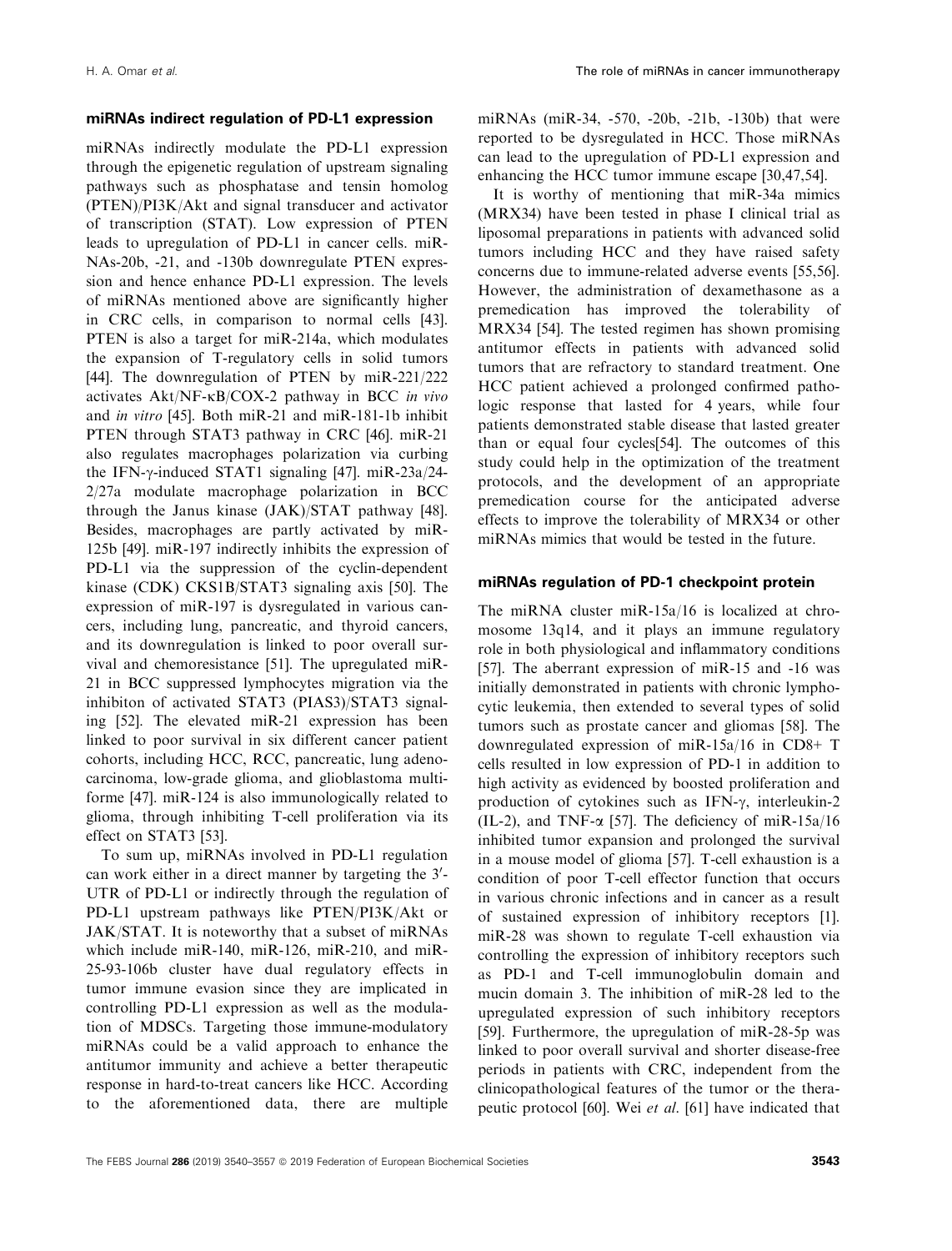miR-138 targets the  $3'UTRs$  of PD-1 and CTLA-4, inhibiting their expression. The cytotoxic CTLA-4 is another crucial molecular target for classical immunotherapy, and it acts as a negative regulator for T-cells. Transfection of glioma cells with miR-138 markedly decreases the expression of immune checkpoint molecules, boosting the anticancer immune response and resulting in tumor shrinkage [61]. Moreover, the aberrant expression of miR-138 was linked to fulvestrant and tamoxifen resistance in BCC [62].

#### miRNAs regulation of PD-1 and PD-L1 checkpoint

Some miRNAs have been found to mutually regulate PD-1 and PD-L1 checkpoint proteins. Epstein-Barr virus (EBV) miR-BART cluster, which includes miR-BART-2, -4, -5, -18 and -22, was found to be expressed by solid tumors like CRC and gastric cancer and was associated with poor prognosis [63]. It is noteworthy that solid tumors with positive expression of miR-BART cluster show a prominent upregulation of PD-1 and PD-L1 immune checkpoint proteins [63]. For example, miR-34a is downregulated by EBV, which enhances the PD-L1 expression and so the immune evasion [64]. Interestingly, patients with high levels of EBV-miRNA have also parallel high expressions of PD-1, PD-L1, transforming growth factor beta 1 (TGF $\beta$ 1), IL-10, IFN- $\gamma$ , and TGF $\beta$ 2, which make them good candidates for immune checkpoint therapy [65]. Additionally, EBV-encoded miRNAs mediate immune evasion through targeting other cellular immune factors [66]. These miRNAs as miR-BHRF1-2, 2-5p, 10-3p, and 11-5p interfere with the host immune system at many levels, including T-cell differentiation, activation and recognition, B-cell differentiation, NK cell activity, and antigen processing. Moreover, EBV-encoded miRNAs enhance the immune exhaustion by boosting the generation of IL-10, TGF-β, and IFN- $\gamma$  [63]. There are many other virus-modulated miRNAs that change the expression of PD-1/PD-L1 such as miR-4717 which is encoded by hepatitis-B and could significantly downregulate PD-1 in lymphocytes isolated from chronic hepatitis-B patients with the polymorphic variant GG [67].

miR-33 is another miRNA that targets PD-1 and PD-L1, inhibiting their expression through the interaction with 3'UTR of both. miR-33 is known to play a role in lipid metabolism [68]. The upregulation of miR-33a was found to be coupled with the downregulation of PD-1 immune checkpoint and better outcomes in lung cancer patients [68]. Moreover, miR-33a has a tumor-suppressor function via reducing the expression of  $\beta$ -catenin [69]. Additionally, miR-424

was identified as a potential immune checkpoint inhibitor targeting PD-L1/PD-1 and cluster of differentiation 80 (CD80)/CTLA-4 interactions [70]. miR-195 and miR-16 overexpression have been correlated with recurrence-free survival in prostate cancer patients. The levels of both miR-195 and miR-16 are negatively correlated with the expression of the immune checkpoints PD-1, PD-L1, and CTLA-4 [71]. The restoration of miR-195 and miR-16 expression exhibited synergistic antitumor effects in syngeneic orthotopic prostate cancer murine model. The underlying mechanisms for such effect were attributed to inhibiting PD-L1 expression, boosting the expansion of cytotoxic CD8+ T cells, while inhibiting MDSCs and regulatory T cells (T-reg) [71].

#### miRNAs regulation of MDSCs

It is noteworthy that some of the miRNAs that regulate PD-L1 immune checkpoint are also involved in the control of the activity and the recruitment of the immunosuppressive MDSCs to the tumor microenvironment. Those miRNAs include miR-140, miR-126, miR-210, and miR-25-93-106b cluster. The mammalian target of rapamycin signaling inhibitor miR-140 exhibits immune-mediated antitumor effect via inhibiting PD-L1 expression. Such inhibition enriches the tumor microenvironment with CD8+ antitumor T cells and reduces the infiltration of MDSCs. The level of miR-140 was markedly downregulated in osteosarcoma [72]. The immunosuppressive potential of MDSCs in CRC is opposed by the effect of miR-20a/ miR-17-5p on STAT3 [73]. miR-126, on the other hand, suppress the recruitment of inflammatory monocytes via downregulation of the expression of chemokine (C-C motif) ligand 2 (CCL2) [74]. Furthermore, miR-25-93-106b cluster is upregulated via the effect of danger signals activated by total body irradiation and ischemia-induced injury. This miRNA cluster inhibits the receptiveness of bone marrow stromal niche to metastatic cancer cells through targeting CXCL12 [75]. The members of this cluster are negative regulators of PD-L1. The expression of PD-L1 in MDSCs and pancreatic carcinoma was found to be downregulated upon treatment with miR-93 or miR-106b mimics. The percentage of PD-L1+ myeloid cells has been shown to be higher in miR-25-93-106b knockout mice in comparison to wild-type mice [75]. The upregulation of miR-210 in MDSCs by hypoxiainducible factor-1 $\alpha$  (HIF-1 $\alpha$ ) augments their immunosuppressive functions by increasing the expression of PD-L1 and boosting the production of IL-10 and IL-6 [76].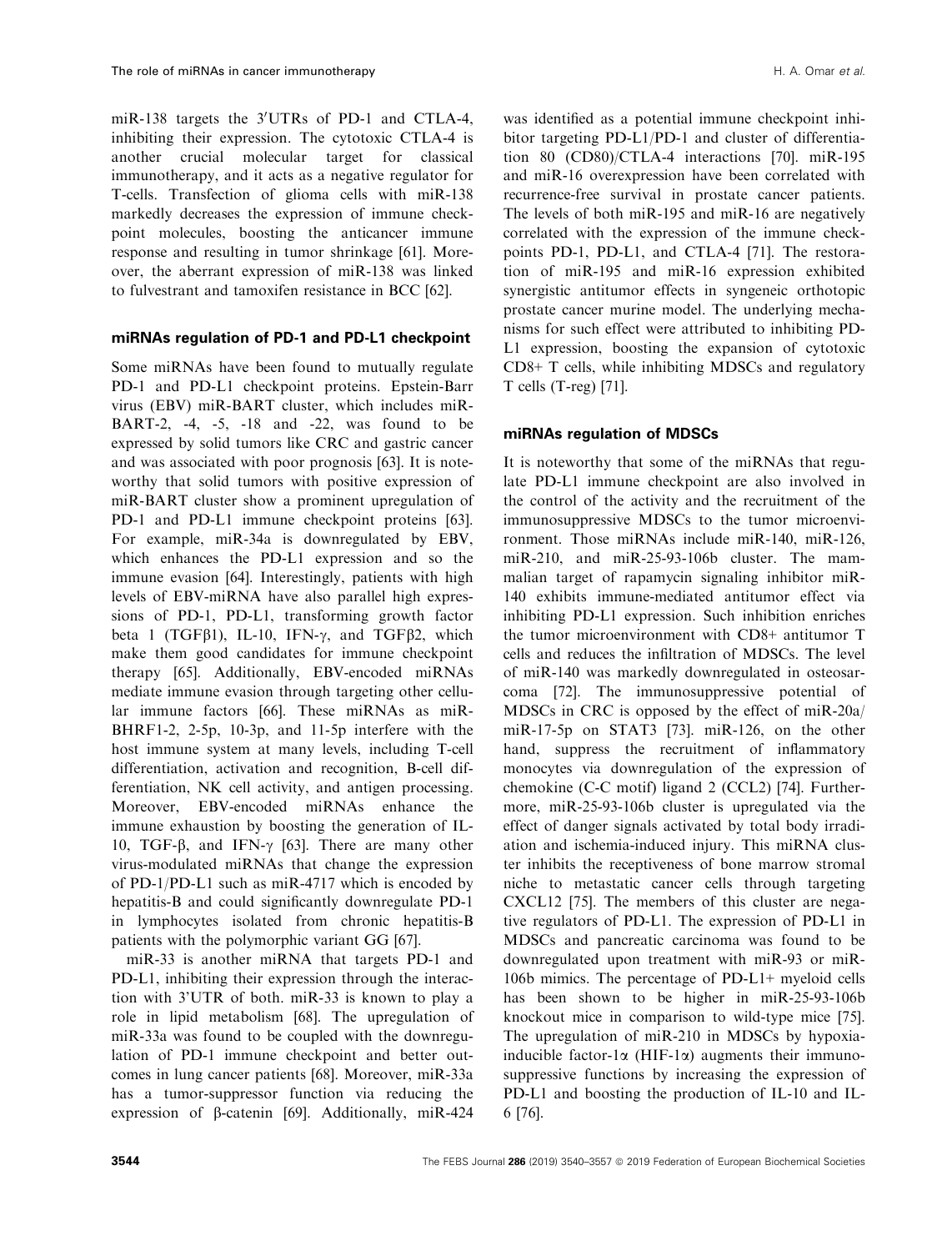#### miRNAs modulation of NK cells

Unleashing the NK cells represent an essential aspect for boosting the antitumor immunity. miR-374b downregulation has been linked to cancer aggressiveness and resistance to therapy in various cancers of the gastrointestinal tract, including CRC, pancreatic, and gastric cancer [77,78]. The overexpression of miRNA-374b can halt the progression of hepatic tumors through downregulating the expression of PD-1 by cytokine-induced NK cells and restoring their antitumor activity [79]. Likewise, the overexpression of miR-133A and miR-148A induces tumor cell death via activation of NK cells in RCC [80]. Furthermore, the suppression of NK and T cells is observed in various types of solid tumors, including neuroblastoma, due to the expression of the inhibitory glycoprotein Cluster of Differentiation 276 (CD276) (B7-H3). miR-29 and miR-29a were reported to target and inhibit B7-H3 in these immune cells, which reverses the tumor immune evasion [81,82]. On the other hand, miR-29c target B7- H3 in BCC [83]. B7-H3 can also be a target for miR-187, which inhibits cell survival in RCC [84]. In addition, miR-24 was reported to inhibit CD275 (B7-H2) in BCC [85]. miR-34a and miR-34c also enhance NKcell killing activity against melanoma cells by targeting UL16 binding protein 2 (ULBP2)[86]. Moreover, miR-302c and miR-520c target the same protein and enhance the tumor cell susceptibility to NK-mediated cytotoxicity [87].

#### miRNAs regulation of tumor antigen processing for MHC restricted presentation

Tumor immune evasion is not restricted to the upregulation of immune checkpoint proteins. Multiple mechanisms have been proposed, including classical and nonclassical MHC-I molecules expression dysregulation. In addition, other mechanisms such as the manipulation of molecules were involved in MHC-1 processing and antigen presenting machinery such as the proteasome subunits Proteasome Subunit Beta 8 and 10 (PSMB8 and PSMB10), human antigen peptide transporter 1 TAP1 protein, and miRNAs. For instance, miR-9 controls peptide processing and presentation by targeting IFN-induced genes and MHC-I molecules. Other miRNAs that are implicated in the modulation of human leukocyte antigens (HLA) class 1, APM components, and IFN-induced genes expression include miR-346, miR-451, and miR-148a [88]. Contrary to the classical HLA class I molecules, HLA-G antigen overexpression, and heterogeneity are associated with poor prognosis and response to therapy. Seliger et al. have reviewed miRNAs that regulate the expression of HLA-G, such as tumor-suppressive miRNA family miR-148 [89]. Moreover, the inhibition of MHC class I chain-related protein A/B (MICA/B) expression and NKG2D NK-cell receptor ligands is another mechanism of immune suppression targeting NK cells cytotoxicity. A recent report has identified a novel miRNA, miR-183 that targets MIC A/B in lung cancer [90]. Similar modulation has been reported for miR-10b in BCC [91], miR-20a in ovarian cancer [92], and miR-25-93-106b, miR-20a, miR-93, miR-106b and miR-17-92 cluster in HCC [93,94].

## miRNAs role in cancer development and progression

The dysregulated expression of miRNAs in tumors can modulate several pathways involved in cancer progression and metastasis. According to the target gene, miRNA may act as an onco-miR or a tumor-suppressor miRNA [95]. In the following section, we are discussing different miRNAs implicated in cancer development, metastasis, and angiogenesis. Although the expression of PD-1/PD-L1 expression is associated with immune escape, interestingly an emerging role in cancer development and progression has been reported in several cancer studies [96]. Therefore, it is crucial to deeply understand the regulatory role of miRNAs in this complex interaction.

#### The role of miRNAs in cell cycle regulation

The dysregulation of miRNAs has been associated with alterations in genes governing cell cycle progression in many tumors. Several studies indicated promising outcomes for the use of PD-L1 inhibitors in combination with CDK 4/6 inhibitors such as abemaciclib [12,97]. The inhibition of CDK4/6 enhances the immune system against cancer cells as it promotes cytotoxic T cell-mediated clearance of tumor cells and upregulates the expression of antigen-presentation genes in hormone receptor-positive BCC [97,98]. In this section, we are highlighting a subset of miRNAs that are implicated in the regulation of CDK4/6 in both cell cycle progression and immune evasion.

The PD-L1 inhibitor, miR-34a, has been reported to downregulate CDK6 expression in NSCLC [99]. High levels of miR-34a are linked to a long progression-free survival in adenocarcinoma patients [99]. miR-200 reverses the immune exhaustion of CD8+ T cells by targeting PD-L1, resulting in its marked downregulation [37]. The downregulated expression of miR-200 in NSCLC cells is also linked to PD-L1 overexpression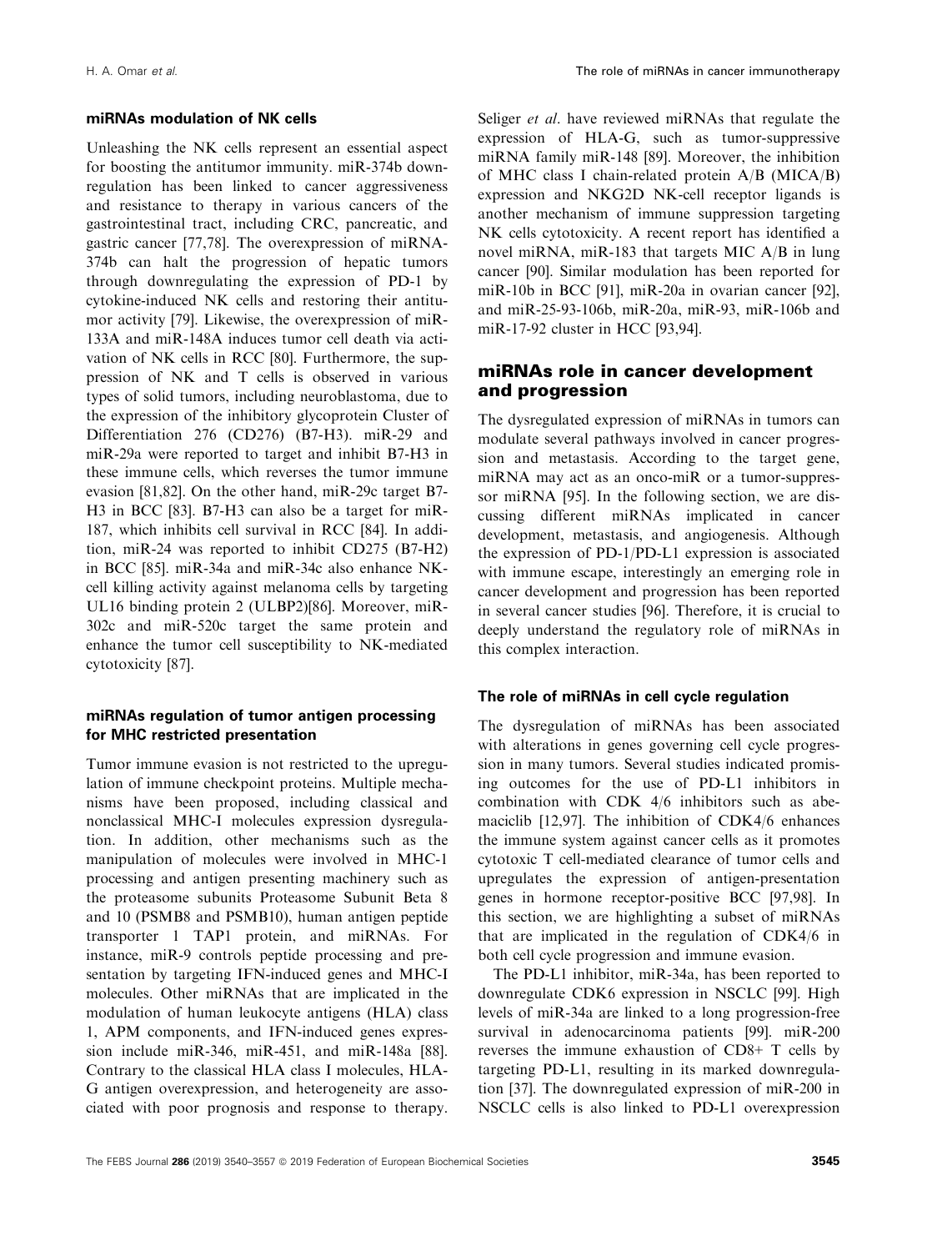and higher scores for epithelial to mesenchymal transition (EMT) [37]. miR-200a forced expression has been reported to suppress the expression of CDK6 in metastatic melanoma cells [100]. In addition, miR-200a downregulation in melanoma cells is associated with disease progression and a high number of lymph node metastases [100]. It is noteworthy that MYC protooncogene induces hypermethylation of miR-200b promoter leading to its repression in triple-negative BCC [101]. The depletion of miR-200 halts pancreatic  $\beta$ -cell differentiation and initiates EMT leading to augmented tumor invasion in vivo, in an insulinoma mouse model through Zeb1 regulation [102]. The overexpression of miR-6883 in CRC cells resulted in reduced levels of CDK4 and 6 with subsequent cell cycle arrest at G0/G1 phase [103]. Besides, miR-9 is downregulated in patients with oral squamous cell carcinoma [104]. Furthermore, forced expression of miR-9 induces G0/G1 cell cycle arrest and suppresses cancer cell migration. The use of miR-9 mimics significantly downregulates CDK6 and cyclin D1 in oral squamous cell carcinoma cells and halts cell proliferation [104]. miR-9 is also implicated in the downregulation of other pro-survival signals, including the transcription factor NF-kB in the colon, gastric, and ovarian cancers [105,106]. As discussed above, miR-9 also regulates antigen-presentation genes and MCH class-1 molecules [106]. Collectively, the pivotal role of these miRNAs in the regulation of CDK4/6 function underscores the importance of miRNAs in the cell cycle progression and immune evasion, which encourages further supporting studies for the use of combinations of miRNA mimics and immune checkpoints inhibitors.

#### The role of miRNAs in modulating angiogenesis

Angiogenesis is a vital process in promoting tumor expansion and metastasis, via the creation of new blood vessels that provide tumor cells with nutrients and oxygen [107]. Ample evidence indicated that several miRNAs control the angiogenesis process. In BCC, Camps et al. [108] demonstrated that miR-210 is overexpressed under hypoxia through HIF-1a and von Hippel-Lindau (VHL)-dependent pathways. The study also suggests that miR-210 can serve as a prognostic marker for breast tumors. Exosomes isolated from hypoxic multiple myeloma cells showed upregulation of miR-135b, which could enhance angiogenesis via interfering with a factor inhibiting HIF-1. Conversely, miR-519c, miR-20b, and miR-107 have been reported to suppress vascular endothelial growth factor (VEGF) and  $HIF-I\alpha$  expression under hypoxia and thus

negatively regulate angiogenesis. These findings are in harmony with the fact that cancer patients who overexpress miR-519c have a better prognosis [109]. Similarly, miR-107 in human colon cancer tissues negatively regulates HIF-1<sup>B</sup> expression as well as tumor angiogenesis under the control of p53 (Fig. 2) [110]. Together, the interplay between angiogenesis and cancer immune evasion has been investigated in many preclinical studies, which highlight the synergistic effect of immune checkpoint blockade in combination with antiangiogenic agents [111,112]. Inspired by promising animal studies, many clinical trials are underway to explore the combination of different compounds that target immune checkpoints and angiogenesis (NCT03024437, NCT02659384, NCT02873962, NCT02017717).

#### The role of miRNAs in counteracting cancer cell apoptosis

Tumor cells have evolved several strategies to resist apoptosis via interference with the tumor-suppressor p53, proapoptotic signals and as well as upregulation of antiapoptotic factors. The dysregulation of p53 or its associated miRNAs has been reported to confer resistance against apoptosis in cancer cells. Pichiorri and co-workers have reported downregulation of miR-192, miR-194, and miR-215 as central to the progression of multiple myeloma via triggering the degradation of p53 [113]. Yan et al. [114] have demonstrated that upregulation of miR-17-92 cluster in tumor cells can evade hypoxia-triggered apoptosis. Moreover, apoptosis is induced by the overexpression of miR-101 in human BCC via modulating JAK2 [115] and by miR-124-3p in nasopharyngeal carcinoma via modulating STAT3 and its downstream targets [116]. Similarly, miRNA-145 targets STAT1 in colon cancer cells, inhibiting their proliferation [117].

miRNAs can induce apoptosis resistance by inhibiting various elements of the extrinsic apoptotic pathway. Hatley *et al.* [118] reported that miR-21 is overexpressed in K-Ras–dependent lung cancers, which downregulates the expression of Fas ligand, a pivotal element in the extrinsic pathway of apoptosis. The ectopic expression of miR-21 has been reported to guard against gemcitabine-evoked apoptosis in advanced pancreatic cancer [119]. The same miRNA is involved in the resistance of human epidermal growth factor receptor-2–positive BCC to trastuzumab through its inhibitory effect on PTEN and PDCD4 [120]. In acute myeloid leukemia, miR-590 has been characterized as an onco-miRNA due to its ability to downregulate Fas ligand expression [121]. Razumilava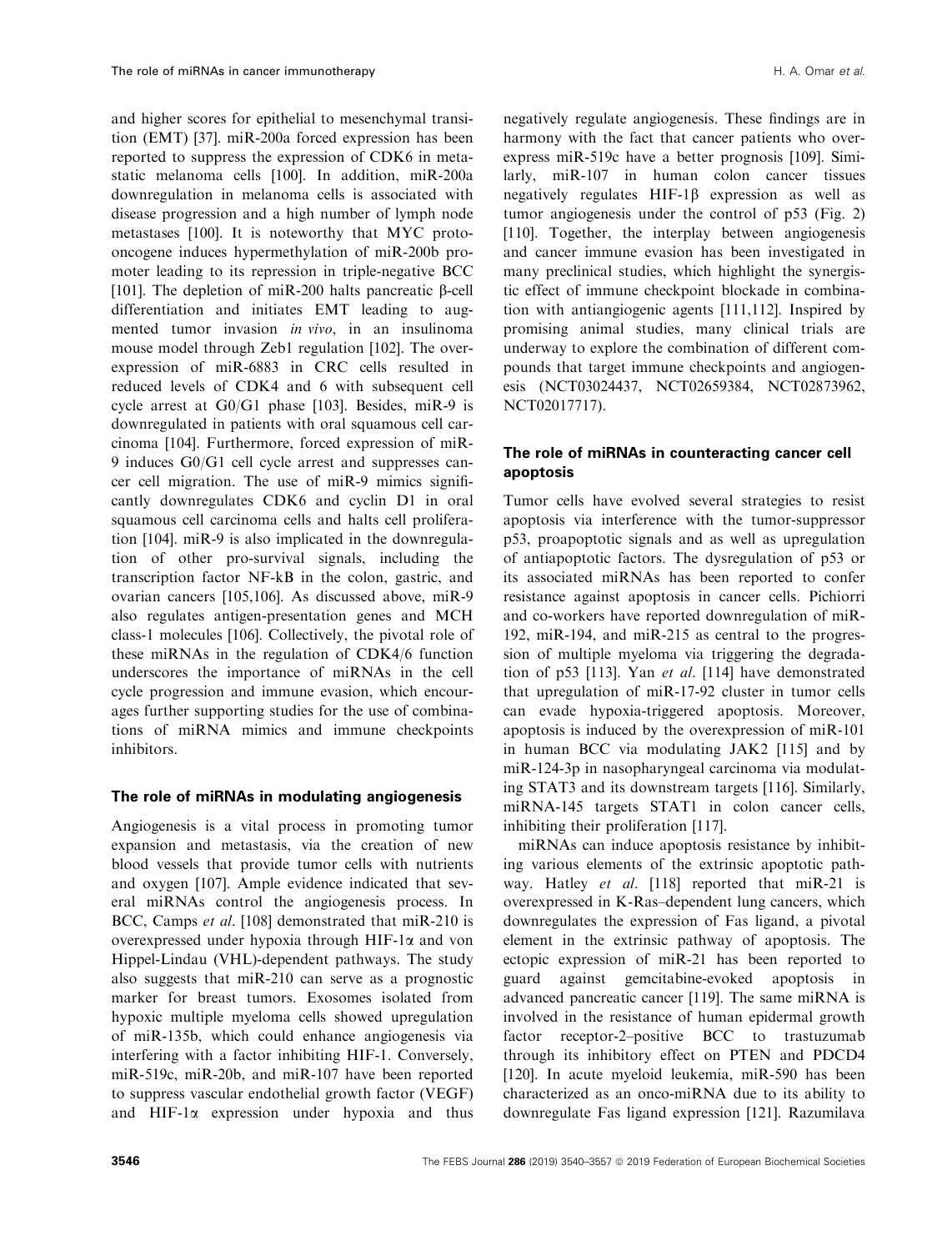

Fig. 2. The role of miRNAs in promoting angiogenesis. Several miRNAs are involved in the angiogenesis regulation in tumors. These miRNAs are overexpressed in hypoxic conditions and can regulate angiogenesis through the modulation of HIF-1a and VEGF. The colored legend on the bottom-left panel indicates the sites of action of the depicted immunomodulatory miRNAs.

and co-workers demonstrated that overexpression of miR-25 could counteract apoptosis in cholangiocarcinoma cells via downregulating TNF-related apoptosis-inducing ligand death receptor-4 [122]. In several tumors, miRNAs can interact with the proapoptotic signals, for example, Bax and PUMA or the antiapoptotic factors, for example, Bcl-2 to hinder apoptotic cell death. Zhang et al. [123] have demonstrated that miR-221/222 can circumvent apoptosis in human glioblastoma cells via downregulating the protein expression of PUMA gene, verifying that miR-R221/222 can be a possible target for

glioblastoma management. On the other hand, low expression of miR-15a and miR-16-1 has been characterized in chronic lymphocytic leukemia; an event that increases the protein amount of Bcl-2, resulting in the resistance to apoptosis (Fig. 3) [107]. It is noteworthy that some of apoptosis regulatory miR-NAs that are mentioned in this section have also been implicated in the modulation of immune targets as discussed above. Some examples include miR-17- 92 cluster which targets MIC A/B in HCC [93,94] and miR-125b, which play a role in the activation of macrophages [49].



Fig. 3. The role of miRNAs in counteracting cancer cell apoptosis. The resistance against apoptosis in cancer cells is mediated through many miRNAs, which regulate the expression and function of several apoptosis/survival key-proteins such as p53, JAK/STAT, BCL-2 family, and death receptors.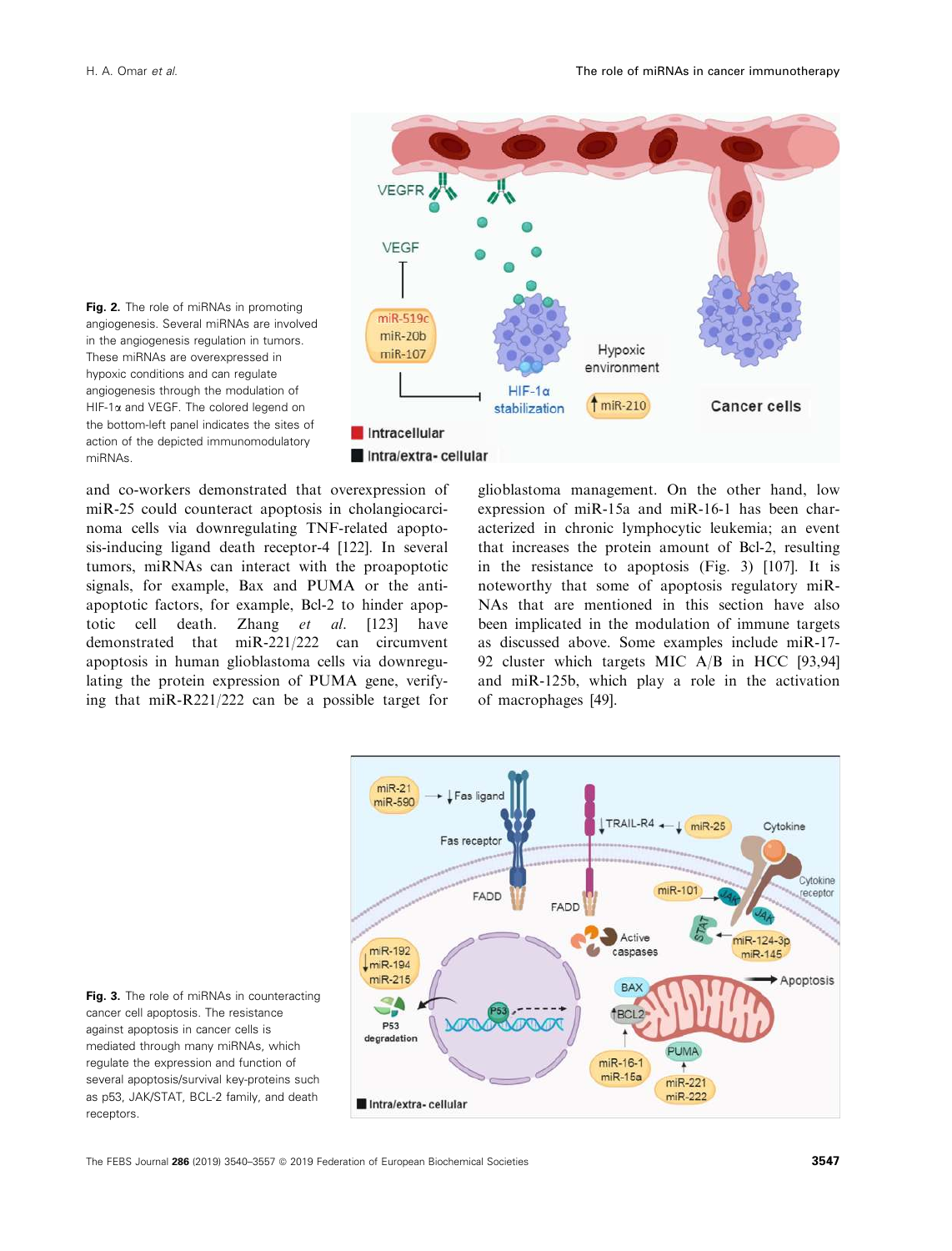|                   | miRNAs                  | Action                                                                                             | Target                                                 | Reference  |
|-------------------|-------------------------|----------------------------------------------------------------------------------------------------|--------------------------------------------------------|------------|
| $\mathbf{1}$      | $miR-9$                 | Downregulated in colon, gastric, ovarian and nasopharyngeal carcinoma                              | NF-kB, β2-microglobulin, TAP-<br>1, PSMB8              | [105, 106] |
| $\overline{2}$    | $miR-17$                | Caused shift of G1-S phases of the cell cycle. and impairment of T-cell<br>response in lung cancer | E2F family STAT3                                       | [139, 140] |
| 3                 | miR-19a-3p              | Caused macrophage polarization in BCC                                                              | Fos-related antigen 1                                  | $[48]$     |
| $\overline{4}$    | miR-23a/24-2/<br>27a    | Promoted M1 and M2 breast cancer macrophage polarization                                           | A20, JAK1, STAT6                                       | [48]       |
| 5                 | $miR-29$                | Inhibited NK and T-cell function in various solid tumor                                            | <b>B7-H3</b>                                           | [81]       |
| 6                 | miR-29a                 | Inhibited T cell and NK cells in neuroblastoma                                                     | <b>B7-H3</b>                                           | $[82]$     |
| $\overline{7}$    | miR-29c                 | Regulates the immunomodulatory response by suppressing the<br>expression of B7-H3 in BCC           | <b>B7-H3</b>                                           | [83]       |
| 8                 | miR-34a                 | Helped in the regulation of T-reg recruitment in hepatocellular tumor<br>cells                     | CCL <sub>2</sub>                                       | [55, 56]   |
| 9                 | miR-34a/c               | increased NK-mediated killing of melanoma cells                                                    | ULBP2                                                  | [86]       |
| 10                | miR-34a/c               | enhanced the cytotoxic effects of lymphocytes in melanoma and other<br>tumor cells                 | ULBP2                                                  | [55]       |
| 11                | miR-20a/miR-<br>$17-5p$ | alleviates the immunosuppressed effect of MDSCs in CRC                                             | STAT3                                                  | $[73]$     |
| $12 \overline{ }$ | miR-101                 | Stimulated the apoptosis and curbed the proliferation of BCC                                       | JAK2                                                   | [115]      |
| 13                | miR-124                 | Impaired the T-cell proliferative response in glioma cancer cells                                  | STAT3                                                  | $[53]$     |
| 14                | miR-124-3p              | Inhibited the growth and boosted the apoptosis of nasopharyngeal<br>carcinoma cells (NPC)          | STAT3                                                  | [116]      |
| 15                | miR-126/126a            | Decreased CCL2 expression and suppressed the inflammatory<br>monocyte recruitment in BCC           | Stromal cell-derived factor-1<br>alpha                 | $[74]$     |
| 16                | miR-133/miR-<br>148a    | Increased the NK and lymphokine-activated killer cell-mediated<br>cytotoxicity in RCC              | HLA-G                                                  | [80]       |
| 17                | miR-135a                | Inhibited gastric cancer proliferation                                                             | JAK2                                                   | [141]      |
| 18                | miR-150/miR-<br>223     | Modulated IL-2 signaling in adult T-cell lymphoma/leukemia cells                                   | STAT1                                                  | [142]      |
| 19                | miR-155                 | Increased the recruitment of MDSC cells in melanoma and Lewis lung<br>cancer                       | $HIF-1\alpha$                                          | [125]      |
| 20                | miR-187                 | Inhibited cell survival and growth of RCC                                                          | <b>B7-H3</b>                                           | [84]       |
| 21                | miR-199a                | Increased cytokine production in ovarian cancer                                                    | $\mathsf{I} \kappa \mathsf{B}$ kinase $\mathsf{\beta}$ | [143]      |
| 22                | $miR-214a$              | Modulated the expansion of T-reg cells in various solid tumors                                     | <b>PTEN</b>                                            | [44]       |
| 23                | miR-520c,<br>miR-302c   | Enhanced the susceptibility of tumor cells to NK cell-mediated<br>cytotoxicity                     | MIC A/B and ULBP2                                      | [87]       |

Table 1. Immune-modulatory miRNAs that are downregulated in cancer. TAP-1, transporter associated with antigen processing 1.

#### miRNAs role in driving cancer cell invasion and metastasis

Kong *et al.* have reported that tissue specimens of invasive breast cancer overexpress miR-155. This miRNA has an essential function in TGF- $\beta$ –triggered key events of metastasis, such as EMT, cell migration, and invasion. miRNA-155 mediates such effects through targeting RhoA GTPase, which is a key regulator of cellular polarity and tight junctions. Thus, miR-155 has been suggested as a therapeutic target for the management of BCC [124]. The same miRNA is also related to the recruitment of the immune suppressor MDSC cells in melanoma and Lewis lung cancer, through targeting HIF-1 $\alpha$  [125]. In similar regards, patients with metastatic breast tumors have displayed increased expression of miR-9, signifying its crucial

role in the process of metastasis. Via direct binding to 3'-UTR, miR-9 downregulates E-cadherin in BCC, which activates  $\beta$ -catenin signaling and enhances cellular motility and invasiveness [126]. miR-9 is also implicated in cancer immune evasion via modulating MHC-1 antigen presentation as discussed above [88]. Patel and Gooderham have revealed the involvement of IL-6, miR-21, and miR-29b to maintain inflammation and induce invasion in CRC [127]. Conversely, the expression of miR-200 is repressed in invasive breast cancer tissues with a higher chance for metastasis. This can be attributed to the intervention of miR-200 family with E-cadherin transcriptional repressors, which suppress the cellular migration [128]. Likewise, the downregulation of miR-29b has been linked to invasive CRC [129]. Moreover, new metastasis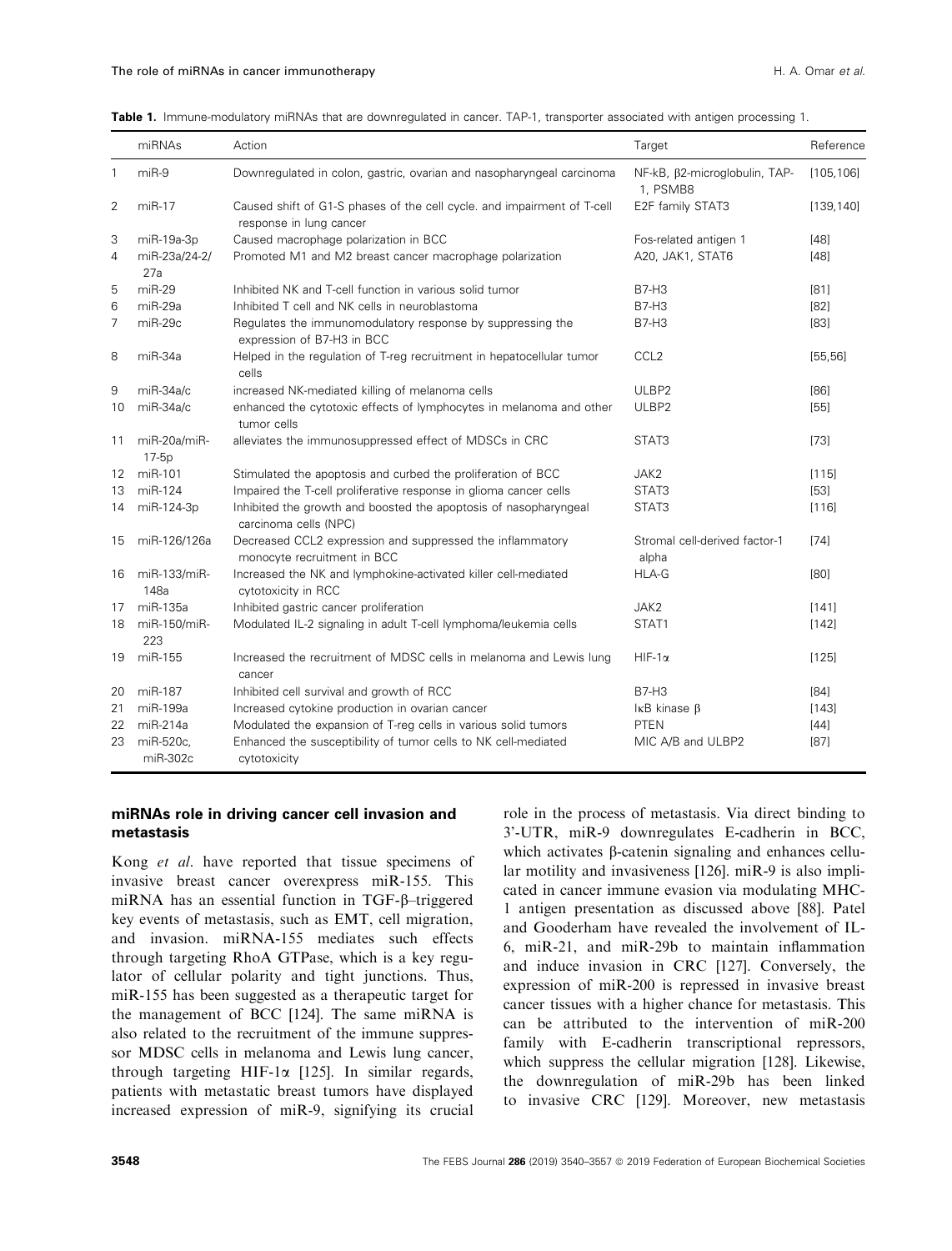|                | miRNAs                            | Action                                                                                                                                          | Target                                                                           | Reference |
|----------------|-----------------------------------|-------------------------------------------------------------------------------------------------------------------------------------------------|----------------------------------------------------------------------------------|-----------|
| $\mathbf{1}$   | $miR-10b$                         | Decreased the NK-mediated killing of breast tumor cells                                                                                         | MIC B                                                                            | $[91]$    |
| $\overline{2}$ | $miR-20a$                         | Decreased NK-mediated cytotoxicity of ovarian tumor cells                                                                                       | MIC A/B                                                                          | [92]      |
| 3              | miR-221/222                       | Increased breast cancer stem-like cells propagation                                                                                             | MIC A/MIC B                                                                      | [92]      |
| 4              | $miR-21$                          | Suppressed lymphocyte migration and chemokine production, thus<br>increasing the resistance to breast cancer immunotherapy                      | PIAS <sub>3</sub>                                                                | [52]      |
| 5              | $miR-21/miR-$<br>29 <sub>b</sub>  | Enhanced the expression of proinflammatory immune cells in CRC                                                                                  | $IL-6$                                                                           | [127]     |
| 6              | $miR-24$                          | Caused the inhibition of B7-H2 in gastric cancer                                                                                                | <b>B7-H2</b>                                                                     | [85]      |
| 7              | $miR-29b$                         | Its upregulation enhanced the expression of IRF-1 and, its<br>suppression caused a reduction of IFN- $\gamma$ which enhance apoptosis<br>in CRC | $IRF-1$                                                                          | [129]     |
| 8              | miR-34a                           | Inhibited the expression of PD-L1 and increased the resistance to<br>chemotherapeutics agents in AML                                            | PD-L1                                                                            | [36]      |
| 9              | miR-25-93-<br>106b<br>cluster     | Suppressed the MHC class I polypeptide-related sequence A (MIC<br>A) gene in HCC                                                                | MIC A                                                                            | [93]      |
| 10             | $miR-20a/$<br>miR-96/miR-<br>106b | Decreased NK-mediated killing of hepatocellular tumor cells                                                                                     | MIC A                                                                            | [94]      |
| 11             | miR-125b                          | Enhanced macrophages activation                                                                                                                 | IRF-4                                                                            | $[49]$    |
| 12             | miR-138-5p                        | Worked as tumor suppressor in CRC                                                                                                               | PD-L1                                                                            | $[18]$    |
| 13             | miR-145                           | Inhibited colon cancer cells                                                                                                                    | STAT1                                                                            | [117]     |
| 14             | miR-146a                          | Decreased the inflammation in gastric cancer                                                                                                    | IL 1 receptor associated kinase 1<br>TNF receptor-associated factor 6,<br>$IL-8$ | [144]     |
| 15             | miR-152                           | Downregulated FGF2 and suppressed the proliferation of NSCLC                                                                                    | <b>HLA-G</b>                                                                     | [34]      |
| 16             | miR-155                           | Activated STAT3 signaling and curbing early steps of BCC<br>progression                                                                         | SOCS1, SH-2 containing inositol 5'<br>polyphosphatase 1                          | [40, 41]  |
| 17             | miR-181-1b                        | Inhibited PTEN and CYLD tumor suppressor through the STAT3<br>pathway, which is controlled by IL-6 in BCC                                       | <b>CYLD</b>                                                                      | $[46]$    |
| 18             | miR-183                           | Suppressed MICA/B expression                                                                                                                    | MIC A/B                                                                          | [90]      |
| 19             | miR-200                           | Suppressed the metastasis and EMT by enhancing T-cell<br>immunosuppression in NSCLC                                                             | PD-L1                                                                            | $[37]$    |
| 20             | miR-216a                          | Inhibited pancreatic cancer growth and boosted apoptosis                                                                                        | JAK2                                                                             | [145]     |
| 21             | miR-221                           | Overexpressed in Prostate cancer, therefore proposed as a<br>prognostic factor                                                                  | SOCS3, IRF2                                                                      | [82]      |
| 22             | miR-223                           | Promoted the invasion of BCC                                                                                                                    | Myocyte enhancer factor $2$ C- $\beta$ -<br>catenin pathway                      | [132]     |
| 23             | miR-346                           | Decreased TAP-1 function which is necessary for proper MHC<br>class I-associated antigen presentation                                           | TAP-1                                                                            | [146]     |
| 24             | miR-362-5p                        | Enhanced and regulated NK cells functions                                                                                                       | <b>CYLD</b>                                                                      | [147]     |
| 25             | miR-375                           | Decreased gastric cancer proliferation                                                                                                          | JAK2                                                                             | [148]     |
| 26             | miR-424                           | Enhanced T-cell activation in ovarian cancer                                                                                                    | PD-L1, CD80                                                                      | $[70]$    |
| 27             | miR-451                           | Inhibited the proliferation, metastasis, invasion and inflammation<br>related genes in lung cancer and glioma metastasis                        | PSMB8                                                                            | [131]     |
|                | 28 miR-494                        | Increased the accumulation of MDSCs in BCC                                                                                                      | <b>PTEN</b>                                                                      | [130]     |

Table 2. Immune-modulatory miRNAs that are upregulated in cancer. CYLD, cylindromatosis (turban tumor syndrome); IRF, interferon regulatory factors; SOCS, suppressor of cytokine signaling; TAP1, human antigen peptide transporter 1.

miRNA modulators were identified in breast, lung, prostate, and glioma cancers such as miR-494, miR-223, miR-221, and mi-451, respectively [82,130–132].

As highlighted above miRNAs are involved in tumor progression either via the modulation of tumor immune evasion or through orchestrating pathways that control cell cycle, angiogenesis, and cell invasion or both. Given that complex role, understanding the regulatory networks of miRNAs in cancer is anticipated to contribute positively to the development of better therapeutic approaches. In the next section, we are highlighting some examples for the use of miRNAs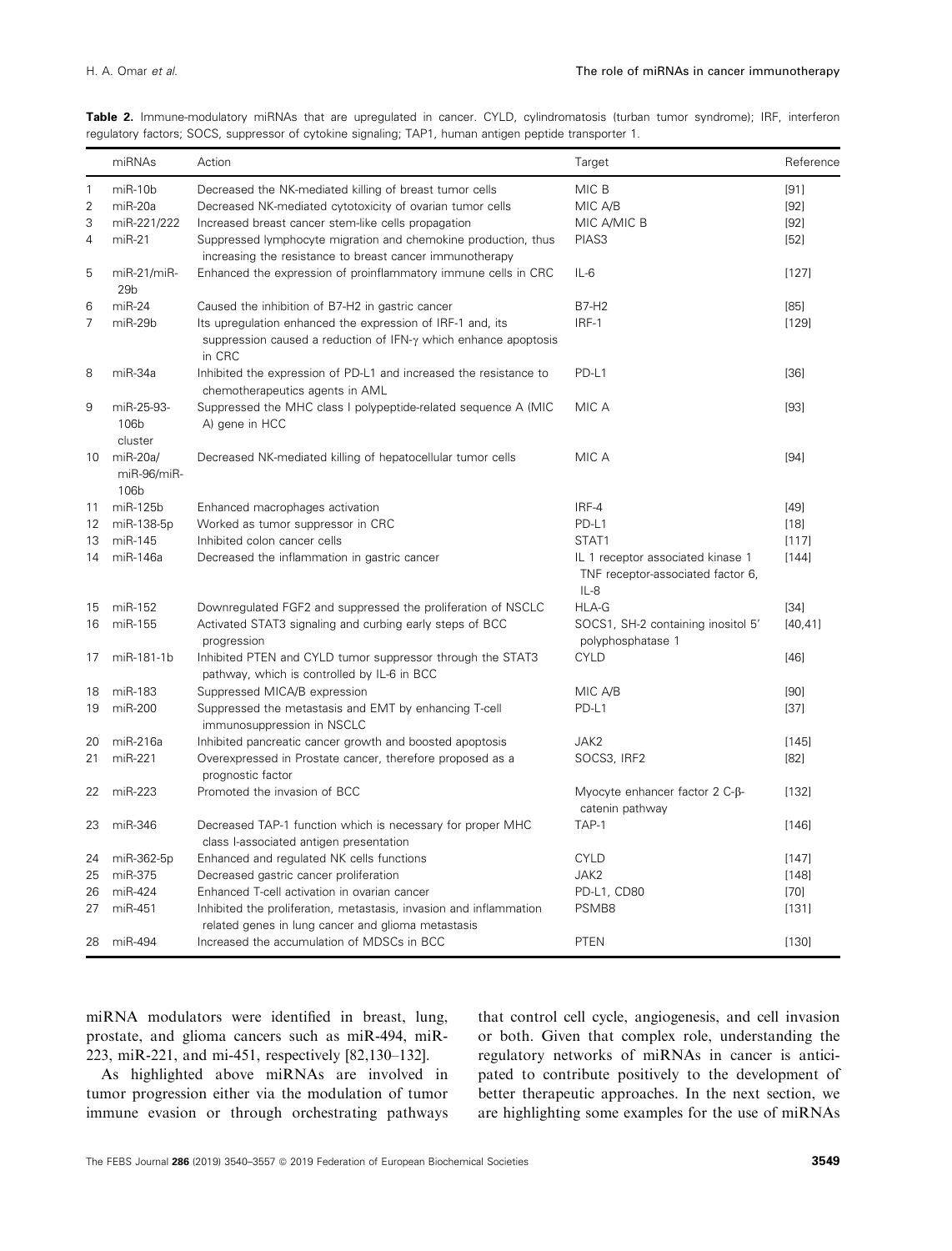profile as a potential prognostic tool in the setting of cancer immunotherapy.

## miRNAs as diagnostic and prognostic tools

There is a growing interest in the use of the dysregulated miRNAs expression profile as a prognostic tool. Circulating miRNAs (C-miRNAs) have emerged as potential markers for cancer diagnosis and follow up [133]. The prominent stability, accessibility, and noninvasiveness of C-miRNA were the main advantages beyond acquiring a huge clinical interest [134].

There are several clinical attempts to investigate the potential link between miRNAs expression profile and patients' response to immune checkpoint inhibitors such as nivolumab and pembrolizumab to seek biomarkers for the response to therapy. Costantini et al. investigated potential biomarkers related to nivolumab therapy in NSCLC by assessing plasma levels at baseline and 2 months after therapy initiation. The elevated level of soluble PD-L1 and reduced level of soluble granzyme B were associated with poor prognosis and shorter overall survival [135]. miRNA profile analysis linked the downregulated expression of miRNA-320b and -375 to nivolumab clinical benefit in NSCLC patients [135]. In a separate study, next generation sequencing-based miRNA profiling in serum samples from nivolumabtreated NSCLC patients  $(n = 20)$  identified a signature of seven miRNAs (miR-215-5p, miR-411-3p, miR-493- 5p, miR-494-3p, miR-495-3p, miR-548j-5p, and miR-93-3p). The identified signature was linked to better overall survival (> 6 months) [136]. These data need

further verification by extending the biomarker studies to a larger cohort of nivolumab-treated patients and by investigating the possible relevance in patients with different types of solid tumors other than NSCLC.

The analysis of serous exosomal miRNAs from patients with melanoma showed significant upregulation of miRNA-532-5p and miRNA-106b expression levels in melanoma patients versus healthy volunteers and the advanced stage disease (III–IV) versus early stage (I–II) [137]. The expression of both miRNAs was also significantly different in patients who received pembrolizumab compared to control [137]. Based on these data, further studies are encouraged to correlate between the expression of these exosomal miRNAs (miR-532-5p and-106b) and the response of melanoma patients to pembrolizumab. The data generated from the studies discussed above highlight the significance of investigating plasma or exosomal miRNAs profile signatures as a tool for the diagnosis and prediction of therapeutic response of cancer immunotherapies.

# Conclusions and future recommendations

Despite the impressive success that has been reached in the development of immune checkpoint inhibitors and the subsequent approvals in a broader range of cancers, about 40–60% of cancer patients do not benefit from such treatment [12,138]. For example, the overall response rate to treatment with anti-PD-1 immune checkpoint inhibitors pembrolizumab or avelumab monotherapy in patients with triple-negative breast cancer that is positive for PD-L1 is 18.5%



Fig. 4. Schematic diagram depicting the role of immune-modulatory miRNAs in the regulation of immune cells and immune checkpoints, cancer development, progression, and diagnosis.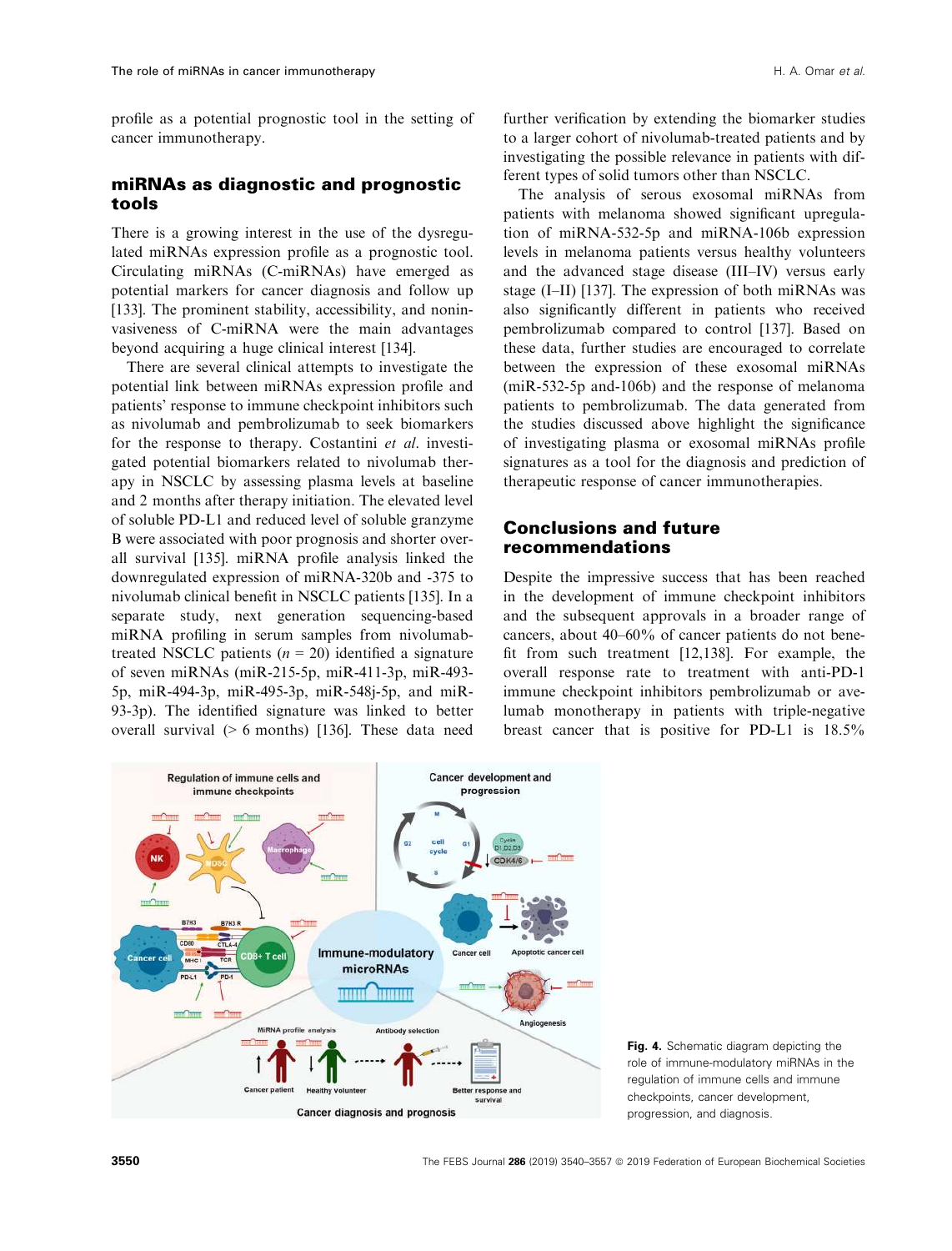$(n = 27)$  and 44.4%  $(n = 9)$  [12]. Also, the cost of immunotherapeutic agents is higher than the other conventional therapies, and their use is associated with the development of some immune-related adverse effects [15]. Therefore, finding efficient biomarkers that aid in optimal patient selection is still on the top-ranked research concerns that are extensively studied. As discussed in the current review, miRNAs modulate several aspects of the antitumor immune response including immune checkpoints (PD-1, PD-L1, and CTL-A4), immune cells (macrophages, MDSCs, and NKs) and tumor antigen-processing machinery (Tables 1 and 2, Fig. 4). Based on these data, miRNAs could be the missing link in the chain of potential biomarkers that predict the effective tumor response to immune checkpoint inhibitors (Fig. 4). Future studies comparing miRNAs' expression profiles in patients who respond to such therapies to nonresponders will be beneficial to disclose the potential benefit of miRNAs in this regard. Additional studies to compare the miRNAs' expression profiles in specimens from diagnostic biopsies versus tissue specimens obtained after receiving an immune checkpoint inhibitor will help to disclose the potential role of miR-NAs in tumor resistance to immunotherapy. miRNAs can also be easily assessed in plasma samples pre- and post-treatment, which highlights their potential role as a noninvasive biomarker for monitoring the response to therapy with immune checkpoint inhibitors. Developing a better understanding of the complex interplay between miRNAs and the different players in the antitumor immune response will ultimately contribute to closing some gaps regarding this aspect and help in the development of more optimized cancer immunotherapy protocols.

# Acknowledgements

This work was supported by a research grant from Al Jalila Foundation, United Arab Emirates (Grant number AJF201610). MFT is supported by Fulbright scholar research grant FY15/16 and L'Oreal UNESCO for Women in Science Levant and Egypt award.

# Conflict of interest

The authors declare no conflict of interest.

# Authors contributions

All authors contributed toward literature review, manuscript generation, critical revision of the manuscript, and illustrations.

#### References

- 1 Lee RC, Feinbaum RL & Ambros V (1993) The C. elegans heterochronic gene lin-4 encodes small RNAs with antisense complementarity to lin-14. Cell 75, 843– 854.
- 2 Catalanotto C, Cogoni C & Zardo G (2016) MicroRNA in control of gene expression: an overview of nuclear functions. Int J Mol Sci 17, 1712.
- 3 Lee Y, Ahn C, Han J, Choi H, Kim J, Yim J, Lee J, Provost P, Radmark O, Kim S et al. (2003) The nuclear RNase III Drosha initiates microRNA processing. Nature 425, 415–419.
- 4 Siomi H & Siomi MC (2010) Posttranscriptional regulation of microRNA biogenesis in animals. Mol Cell 38, 323–332.
- 5 Lin S & Gregory RI (2015) MicroRNA biogenesis pathways in cancer. Nat Rev Cancer 15, 321-333.
- 6 Ambros V (2004) The functions of animal microRNAs. Nature 431, 350–355.
- 7 Valinezhad Orang A, Safaralizadeh R & Kazemzadeh-Bavili M (2014) Mechanisms of miRNA-mediated gene regulation from common downregulation to mRNAspecific upregulation. *Int J Genomics* 2014, 970607.
- 8 Jhaveri KD, Wanchoo R, Sakhiya V, Ross DW & Fishbane S (2017) Adverse renal effects of novel molecular oncologic targeted therapies: a narrative review. Kidney Int Rep 2, 108–123.
- 9 Sharpe AH, Wherry EJ, Ahmed R & Freeman GJ (2007) The function of programmed cell death 1 and its ligands in regulating autoimmunity and infection. Nat Immunol 8, 239–245.
- 10 Goodman A, Patel SP & Kurzrock R (2017) PD-1- PD-L1 immune-checkpoint blockade in B-cell lymphomas. Nat Rev Clin Oncol 14, 203–220.
- 11 Luke JJ & Ott PA (2015) PD-1 pathway inhibitors: the next generation of immunotherapy for advanced melanoma. Oncotarget 6, 3479–3492.
- 12 Tolba MF & Omar HA (2018) Immunotherapy, an evolving approach for the management of triple negative breast cancer: converting non-responders to responders. Crit Rev Oncol Hematol 122, 202–207.
- 13 Zuazo M, Gato-Canas M, Llorente N, Ibanez-Vea M, Arasanz H, Kochan G & Escors D (2017) Molecular mechanisms of programmed cell death-1 dependent T cell suppression: relevance for immunotherapy. Ann Transl Med 5, 385.
- 14 Gato-Canas M, Arasanz H, Blanco-Luquin I, Glaria E, Arteta-Sanchez V, Kochan G & Escors D (2016) Novel immunotherapies for the treatment of melanoma. Immunotherapy 8, 613–632.
- 15 Abdin SM, Zaher DM, Arafa EA & Omar HA (2018) Tackling cancer resistance by immunotherapy: updated clinical impact and safety of PD-1/PD-L1 inhibitors. Cancers (Basel) 10, 32.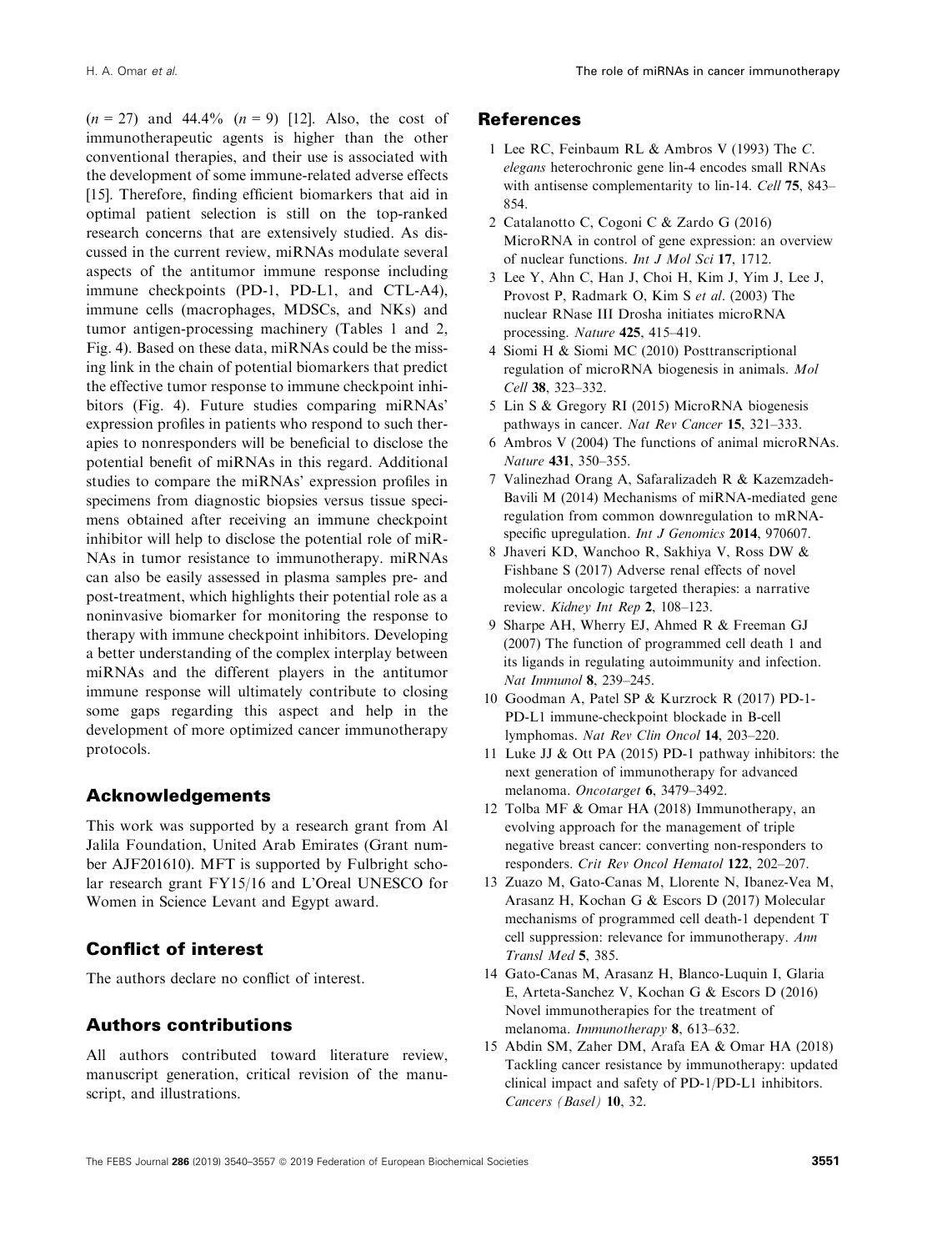- 16 Kataoka K, Shiraishi Y, Takeda Y, Sakata S, Matsumoto M, Nagano S, Maeda T, Nagata Y, Kitanaka A, Mizuno S et al. (2016) Aberrant PD-L1 expression through 3'-UTR disruption in multiple cancers. Nature 534, 402–406.
- 17 Jia L, Xi Q, Wang H, Zhang Z, Liu H, Cheng Y, Guo X, Zhang J, Zhang Q, Zhang L et al. (2017) miR-142- 5p regulates tumor cell PD-L1 expression and enhances anti-tumor immunity. Biochem Biophys Res Commun 488, 425–431.
- 18 Zhao L, Yu H, Yi S, Peng X, Su P, Xiao Z, Liu R, Tang A, Li X, Liu F et al. (2016) The tumor suppressor miR-138-5p targets PD-L1 in colorectal cancer. Oncotarget 7, 45370–45384.
- 19 Yeh YM, Chuang CM, Chao KC & Wang LH (2013) MicroRNA-138 suppresses ovarian cancer cell invasion and metastasis by targeting SOX4 and HIF-1alpha. Int J Cancer 133, 867–878.
- 20 Liu X, Jiang L, Wang A, Yu J, Shi F & Zhou X (2009) MicroRNA-138 suppresses invasion and promotes apoptosis in head and neck squamous cell carcinoma cell lines. Cancer Lett 286, 217–222.
- 21 Ying G, Wu R, Xia M, Fei X, He QE, Zha C & Wu F (2018) Identification of eight key miRNAs associated with renal cell carcinoma: a meta-analysis. Oncol Lett 16, 5847–5855.
- 22 Xiong Y, Zhang J & Song C (2019) CircRNA ZNF609 functions as a competitive endogenous RNA to regulate FOXP4 expression by sponging miR-138-5p in renal carcinoma. J Cell Physiol 234, 10646–10654.
- 23 Jiang X, Wu X, Chen F, He W, Chen X, Liu L & Tang H (2018) The profiles and networks of miRNA, lncRNA, mRNA, and circRNA in benzo(a)pyrenetransformed bronchial epithelial cells. J Toxicol Sci 43, 281–289.
- 24 Lazaridis KN, Strazzabosco M & Larusso NF (2004) The cholangiopathies: disorders of biliary epithelia. Gastroenterology 127, 1565–1577.
- 25 Gong AY, Zhou R, Hu G, Li X, Splinter PL, O'Hara SP, LaRusso NF, Soukup GA, Dong H & Chen XM (2009) MicroRNA-513 regulates B7–H1 translation and is involved in IFN-gamma-induced B7–H1 expression in cholangiocytes. *J Immunol* 182, 1325– 1333.
- 26 Wu L, Chen Z, Zhang J & Xing Y (2012) Effect of miR-513a-5p on etoposide-stimulating B7–H1 expression in retinoblastoma cells. J Huazhong Univ Sci Technolog Med Sci 32, 601–606.
- 27 Zhang S, Chang YY, Gong YW, Gao YJ, Guo Q, Wang YH, Zhao YL & Wang ZP (2019) Comprehensive analysis of microRNA-messenger RNA regulatory network in gemcitabine-resistant bladder cancer cells. J Cell Biochem 120, 6347–6360.
- 28 Dong P, Xiong Y, Yue J, Hanley SJB & Watari H (2018) miR-34a, miR-424 and miR-513 inhibit MMSET

expression to repress endometrial cancer cell invasion and sphere formation. Oncotarget 9, 23253–23263.

- 29 Guo W, Tan W, Liu S, Huang X, Lin J, Liang R, Su L, Su Q & Wang C (2015) MiR-570 inhibited the cell proliferation and invasion through directly targeting B7–H1 in hepatocellular carcinoma. Tumour Biol 36, 9049–9057.
- 30 Lin Y, Liu S, Su L, Su Q, Lin J, Huang X & Wang C (2018) miR-570 inhibits proliferation, angiogenesis, and immune escape of hepatocellular carcinoma. Cancer Biother Radiopharm 33, 252–257.
- 31 Subudhi SK, Alegre ML & Fu YX (2005) The balance of immune responses: costimulation verse coinhibition. J Mol Med (Berl) 83, 193–202.
- 32 Zhang H, Lu Y, Wang S, Sheng X & Zhang S (2019) MicroRNA-152 acts as a tumor suppressor microRNA by inhibiting kruppel-like factor 5 in human cervical cancer. Oncol Res 27, 335–340.
- 33 Ghazanchaei A, Mansoori B, Mohammadi A, Biglari A & Baradaran B (2018) Restoration of miR-152 expression suppresses cell proliferation, survival, and migration through inhibition of AKT-ERK pathway in colorectal cancer. J Cell Physiol 234, 769–776.
- 34 Cheng Z, Ma R, Tan W & Zhang L (2014) MiR-152 suppresses the proliferation and invasion of NSCLC cells by inhibiting FGF2. Exp Mol Med 46, e112.
- 35 Wang Y, Wang D, Xie G, Yin Y, Zhao E, Tao K & Li R (2017) MicroRNA-152 regulates immune response via targeting B7–H1 in gastric carcinoma. Oncotarget 8, 28125–28134.
- 36 Wang X, Li J, Dong K, Lin F, Long M, Ouyang Y, Wei J, Chen X, Weng Y, He T et al. (2015) Tumor suppressor miR-34a targets PD-L1 and functions as a potential immunotherapeutic target in acute myeloid leukemia. Cell Signal 27, 443–452.
- 37 Chen L, Gibbons DL, Goswami S, Cortez MA, Ahn YH, Byers LA, Zhang X, Yi X, Dwyer D, Lin W et al. (2014) Metastasis is regulated via microRNA-200/ZEB1 axis control of tumour cell PD-L1 expression and intratumoral immunosuppression. Nat Commun 5, 5241.
- 38 Cortez MA, Ivan C, Valdecanas D, Wang X, Peltier HJ, Ye Y, Araujo L, Carbone DP, Shilo K, Giri DK et al. (2016) PDL1 Regulation by p53 via miR-34. J Natl Cancer Inst 108, djv303.
- 39 Yee D, Shah KM, Coles MC, Sharp TV & Lagos D (2017) MicroRNA-155 induction via TNF-alpha and IFN-gamma suppresses expression of programmed death ligand-1 (PD-L1) in human primary cells. J Biol Chem 292, 20683–20693.
- 40 Zonari E, Pucci F, Saini M, Mazzieri R, Politi LS, Gentner B & Naldini L (2013) A role for miR-155 in enabling tumor-infiltrating innate immune cells to mount effective antitumor responses in mice. Blood 122, 243–252.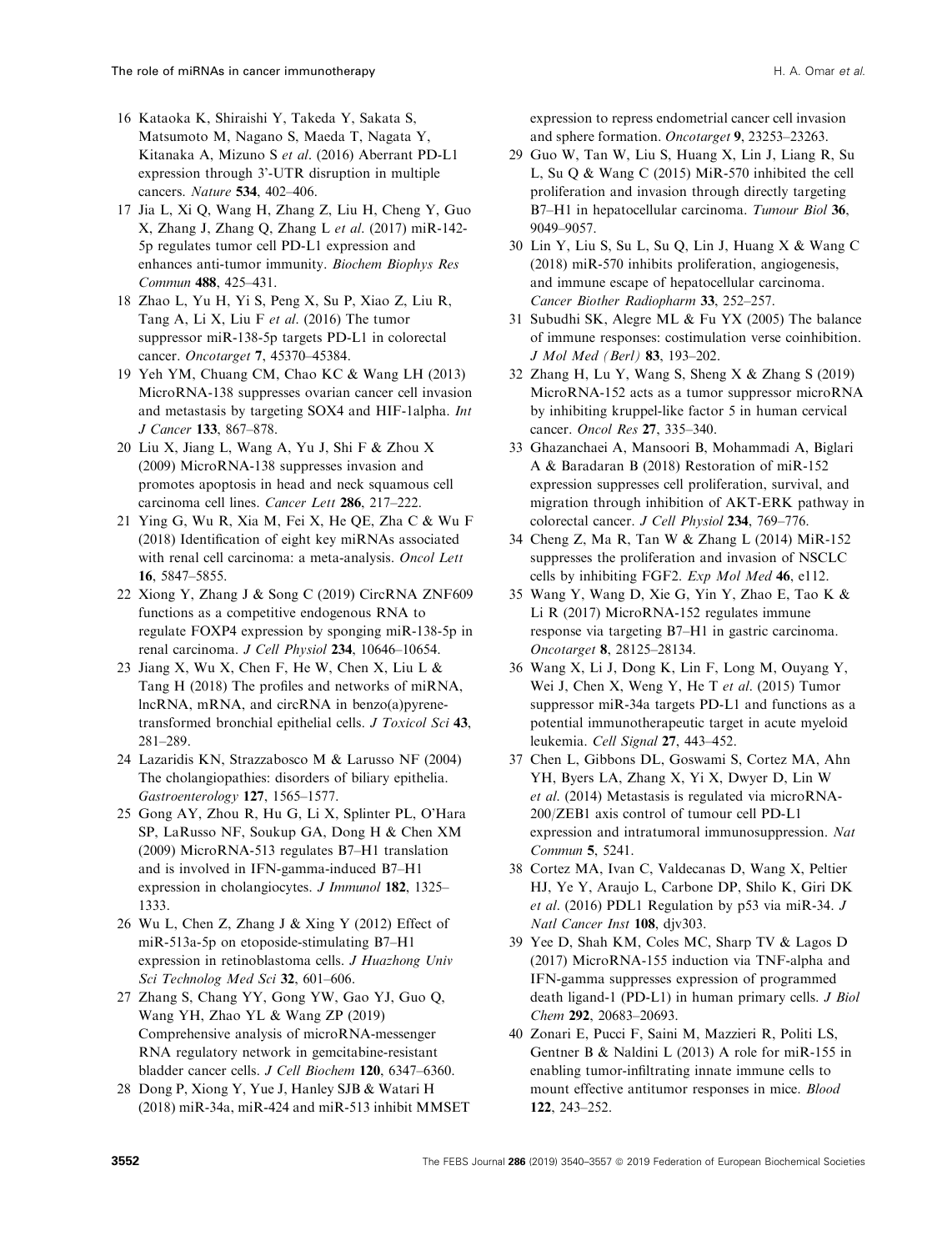- 41 Jiang S, Zhang HW, Lu MH, He XH, Li Y, Gu H, Liu MF & Wang ED (2010) MicroRNA-155 functions as an OncomiR in breast cancer by targeting the suppressor of cytokine signaling 1 gene. Cancer Res 70, 3119–3127.
- 42 Eis PS, Tam W, Sun L, Chadburn A, Li Z, Gomez MF, Lund E & Dahlberg JE (2005) Accumulation of miR-155 and BIC RNA in human B cell lymphomas. Proc Natl Acad Sci USA 102, 3627–3632.
- 43 Zhu J, Chen L, Zou L, Yang P, Wu R, Mao Y, Zhou H, Li R, Wang K, Wang W et al. (2014) MiR-20b, - 21, and -130b inhibit PTEN expression resulting in B7–H1 over-expression in advanced colorectal cancer. Hum Immunol 75, 348–353.
- 44 Yin Y, Cai X, Chen X, Liang H, Zhang Y, Li J, Wang Z, Chen X, Zhang W, Yokoyama S et al. (2014) Tumor-secreted miR-214 induces regulatory T cells: a major link between immune evasion and tumor growth. Cell Res 24, 1164–1180.
- 45 Li B, Lu Y, Yu L, Han X, Wang H, Mao J, Shen J, Wang B, Tang J, Li C et al. (2017) miR-221/222 promote cancer stem-like cell properties and tumor growth of breast cancer via targeting PTEN and sustained Akt/NF-kappaB/COX-2 activation. Chem Biol Interact 277, 33–42.
- 46 Iliopoulos D, Jaeger SA, Hirsch HA, Bulyk ML & Struhl K (2010) STAT3 activation of miR-21 and miR-181b-1 via PTEN and CYLD are part of the epigenetic switch linking inflammation to cancer. Mol Cell 39, 493-506.
- 47 Xi J, Huang Q, Wang L, Ma X, Deng Q, Kumar M, Zhou Z, Li L, Zeng Z, Young KH et al. (2018) miR-21 depletion in macrophages promotes tumoricidal polarization and enhances PD-1 immunotherapy. Oncogene 37, 3151–3165.
- 48 Ma S, Liu M, Xu Z, Li Y, Guo H, Ge Y, Liu Y, Zheng D & Shi J (2016) A double feedback loop mediated by microRNA-23a/27a/24-2 regulates M1 versus M2 macrophage polarization and thus regulates cancer progression. Oncotarget 7, 13502–13519.
- 49 Chaudhuri AA, So AY, Sinha N, Gibson WS, Taganov KD, O'Connell RM & Baltimore D (2011) MicroRNA-125b potentiates macrophage activation. *J* Immunol 187, 5062–5068.
- 50 Fujita Y, Yagishita S, Hagiwara K, Yoshioka Y, Kosaka N, Takeshita F, Fujiwara T, Tsuta K, Nokihara H, Tamura T et al. (2015) The clinical relevance of the miR-197/CKS1B/STAT3-mediated PD-L1 network in chemoresistant non-small-cell lung cancer. Mol Ther 23, 717–727.
- 51 Du L, Schageman JJ, Subauste MC, Saber B, Hammond SM, Prudkin L, Wistuba II, Ji L, Roth JA, Minna JD et al. (2009) miR-93, miR-98, and miR-197 regulate expression of tumor suppressor gene FUS1. Mol Cancer Res 7, 1234–1243.
- 52 Wang Z, Han J, Cui Y, Zhou X & Fan K (2013) miRNA-21 inhibition enhances RANTES and IP-10 release in MCF-7 via PIAS3 and STAT3 signalling and causes increased lymphocyte migration. Biochem Biophys Res Commun 439, 384–389.
- 53 Wei J, Wang F, Kong LY, Xu S, Doucette T, Ferguson SD, Yang Y, McEnery K, Jethwa K, Gjyshi O et al. (2013) miR-124 inhibits STAT3 signaling to enhance T cell-mediated immune clearance of glioma. Cancer Res 73, 3913–3926.
- 54 Beg MS, Brenner AJ, Sachdev J, Borad M, Kang YK, Stoudemire J, Smith S, Bader AG, Kim S & Hong DS (2017) Phase I study of MRX34, a liposomal miR-34a mimic, administered twice weekly in patients with advanced solid tumors. Invest New Drugs 35, 180–188.
- 55 Bader AG (2012) miR-34 a microRNA replacement therapy is headed to the clinic. Front Genet 3, 120.
- 56 Yang P, Li QJ, Feng Y, Zhang Y, Markowitz GJ, Ning S, Deng Y, Zhao J, Jiang S, Yuan Y et al. (2012) TGF-beta-miR-34a-CCL22 signaling-induced Treg cell recruitment promotes venous metastases of HBVpositive hepatocellular carcinoma. Cancer Cell 22, 291– 303.
- 57 Yang J, Liu R, Deng Y, Qian J, Lu Z, Wang Y, Zhang D, Luo F & Chu Y (2017) MiR-15a/16 deficiency enhances anti-tumor immunity of gliomainfiltrating  $CD8+T$  cells through targeting mTOR. Int J Cancer 141, 2082–2092.
- 58 Ye X, Wei W, Zhang Z, He C, Yang R, Zhang J, Wu Z, Huang Q & Jiang Q (2017) Identification of microRNAs associated with glioma diagnosis and prognosis. Oncotarget 8, 26394–26403.
- 59 Li Q, Johnston N, Zheng X, Wang H, Zhang X, Gao D & Min W (2016) miR-28 modulates exhaustive differentiation of T cells through silencing programmed cell death-1 and regulating cytokine secretion. Oncotarget **7**, 53735-53750.
- 60 Tsiakanikas P, Kontos CK, Kerimis D, Papadopoulos IN & Scorilas A (2018) High microRNA-28-5p expression in colorectal adenocarcinoma predicts short-term relapse of node-negative patients and poor overall survival of patients with non-metastatic disease. Clin Chem Lab Med 56, 990–1000.
- 61 Wei J, Nduom EK, Kong LY, Hashimoto Y, Xu S, Gabrusiewicz K, Ling X, Huang N, Qiao W, Zhou S et al. (2016) MiR-138 exerts anti-glioma efficacy by targeting immune checkpoints. Neuro Oncol 18, 639– 648.
- 62 Zhou Q, Zeng H, Ye P, Shi Y, Guo J & Long X (2018) Differential microRNA profiles between fulvestrant-resistant and tamoxifen-resistant human breast cancer cells. Anticancer Drugs 29, 539–548.
- 63 Pandya D, Mariani M, He S, Andreoli M, Spennato M, Dowell-Martino C, Fiedler P & Ferlini C (2015) Epstein-Barr virus microRNA expression increases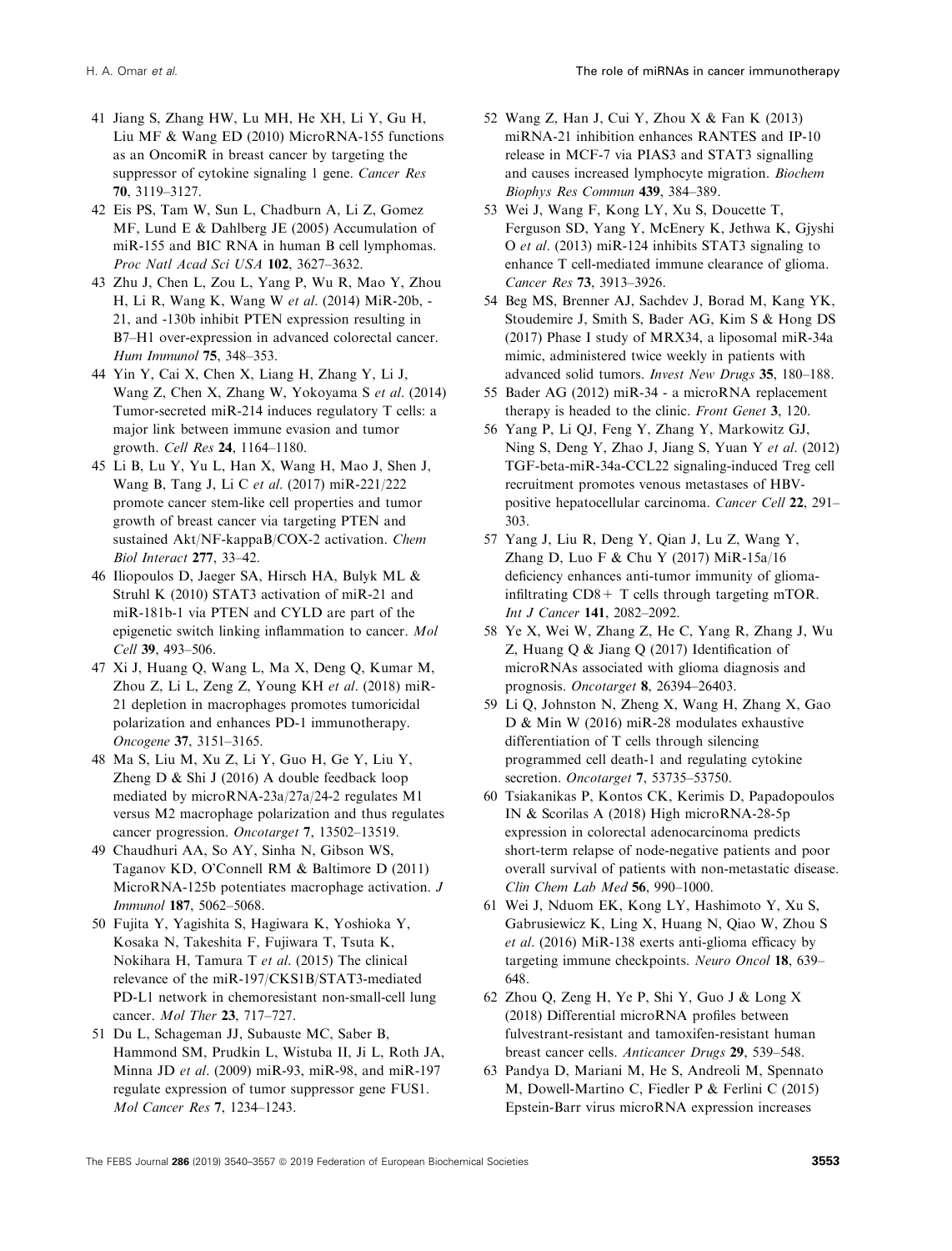aggressiveness of solid malignancies. PLoS ONE 10, e0136058.

- 64 Anastasiadou E, Stroopinsky D, Alimperti S, Jiao AL, Pyzer AR, Cippitelli C, Pepe G, Severa M, Rosenblatt J, Etna MP et al. (2019) Epstein-Barr virus-encoded EBNA2 alters immune checkpoint PD-L1 expression by downregulating miR-34a in B-cell lymphomas. Leukemia 33, 132–147.
- 65 Dragomir M, Chen B, Fu X & Calin GA (2018) Key questions about the checkpoint blockade-are microRNAs an answer? Cancer Biol Med 15, 103–115.
- 66 Zuo L, Yue W, Du S, Xin S, Zhang J, Liu L, Li G & Lu J (2017) An update: Epstein-Barr virus and immune evasion via microRNA regulation. Virol Sin 32, 175–187.
- 67 Zhang G, Li N, Li Z, Zhu Q, Li F, Yang C, Han Q, Lv Y, Zhou Z & Liu Z (2015) microRNA-4717 differentially interacts with its polymorphic target in the PD1 3' untranslated region: a mechanism for regulating PD-1 expression and function in HBVassociated liver diseases. Oncotarget 6, 18933–18944.
- 68 Boldrini L, Giordano M, Niccoli C, Melfi F, Lucchi M, Mussi A & Fontanini G (2017) Role of microRNA-33a in regulating the expression of PD-1 in lung adenocarcinoma. Cancer Cell Int 17, 105.
- 69 Zhu C, Zhao Y, Zhang Z, Ni Y, Li X & Yong H (2015) MicroRNA-33a inhibits lung cancer cell proliferation and invasion by regulating the expression of beta-catenin. Mol Med Rep 11, 3647–3651.
- 70 Xu S, Tao Z, Hai B, Liang H, Shi Y, Wang T, Song W, Chen Y, OuYang J, Chen J et al. (2016) miR-424 (322) reverses chemoresistance via T-cell immune response activation by blocking the PD-L1 immune checkpoint. Nat Commun 7, 11406.
- 71 Tao Z, Xu S, Ruan H, Wang T, Song W, Qian L & Chen K (2018) MiR-195/-16 family enhances radiotherapy via T cell activation in the tumor microenvironment by blocking the PD-L1 immune checkpoint. Cell Physiol Biochem 48, 801–814.
- 72 Ji X, Wang E & Tian F (2018) MicroRNA-140 suppresses osteosarcoma tumor growth by enhancing anti-tumor immune response and blocking mTOR signaling. Biochem Biophys Res Commun 495, 1342–1348.
- 73 Zhang M, Liu Q, Mi S, Liang X, Zhang Z, Su X, Liu J, Chen Y, Wang M, Zhang Y et al. (2011) Both miR-17-5p and miR-20a alleviate suppressive potential of myeloid-derived suppressor cells by modulating STAT3 expression. J Immunol 186, 4716–4724.
- 74 Zhang Y, Yang P, Sun T, Li D, Xu X, Rui Y, Li C, Chong M, Ibrahim T, Mercatali L et al. (2013) miR-126 and miR-126\* repress recruitment of mesenchymal stem cells and inflammatory monocytes to inhibit breast cancer metastasis. Nat Cell Biol 15, 284–294.
- 75 Cioffi M, Trabulo SM, Vallespinos M, Raj D, Kheir TB, Lin ML, Begum J, Baker AM, Amgheib A, Saif J

et al. (2017) The miR-25-93-106b cluster regulates tumor metastasis and immune evasion via modulation of CXCL12 and PD-L1. Oncotarget 8, 21609–21625.

- 76 Noman MZ, Janji B, Hu S, Wu JC, Martelli F, Bronte V & Chouaib S (2015) Tumor-promoting effects of myeloid-derived suppressor cells are potentiated by hypoxia-induced expression of miR-210. Cancer Res 75, 3771–3787.
- 77 Xie J, Tan ZH, Tang X, Mo MS, Liu YP, Gan RL, Li Y, Zhang L & Li GQ (2014) MiR-374b-5p suppresses RECK expression and promotes gastric cancer cell invasion and metastasis. World J Gastroenterol 20, 17439–17447.
- 78 Sun D, Wang X, Sui G, Chen S, Yu M & Zhang P (2018) Downregulation of miR-374b-5p promotes chemotherapeutic resistance in pancreatic cancer by upregulating multiple anti-apoptotic proteins. Int J Oncol 52, 1491–1503.
- 79 Huang F, Wang B, Zeng J, Sang S, Lei J & Lu Y (2018) MicroRNA-374b inhibits liver cancer progression via down regulating programmed cell death-1 expression on cytokine-induced killer cells. Oncol Lett 15, 4797–4804.
- 80 Jasinski-Bergner S, Stoehr C, Bukur J, Massa C, Braun J, Huttelmaier S, Spath V, Wartenberg R, Legal W, Taubert H et al. (2015) Clinical relevance of miRmediated HLA-G regulation and the associated immune cell infiltration in renal cell carcinoma. Oncoimmunology 4, e1008805.
- 81 Xu H, Cheung IY, Guo HF & Cheung NK (2009) MicroRNA miR-29 modulates expression of immunoinhibitory molecule B7–H3: potential implications for immune based therapy of human solid tumors. Cancer Res 69, 6275–6281.
- 82 Kneitz B, Krebs M, Kalogirou C, Schubert M, Joniau S, van Poppel H, Lerut E, Kneitz S, Scholz CJ, Strobel P et al. (2014) Survival in patients with highrisk prostate cancer is predicted by miR-221, which regulates proliferation, apoptosis, and invasion of prostate cancer cells by inhibiting IRF2 and SOCS3. Cancer Res 74, 2591–2603.
- 83 Nygren MK, Tekle C, Ingebrigtsen VA, Makela R, Krohn M, Aure MR, Nunes-Xavier CE, Perala M, Tramm T, Alsner J et al. (2014) Identifying microRNAs regulating B7–H3 in breast cancer: the clinical impact of microRNA-29c. Br J Cancer 110, 2072–2080.
- 84 Zhao J, Lei T, Xu C, Li H, Ma W, Yang Y, Fan S & Liu Y (2013) MicroRNA-187, down-regulated in clear cell renal cell carcinoma and associated with lower survival, inhibits cell growth and migration though targeting B7–H3. Biochem Biophys Res Commun 438, 439–444.
- 85 Yang P, Tang R, Zhu J, Zou L, Wu R, Zhou H, Mao Y, Li R, Hua D, Wang W et al. (2013) A functional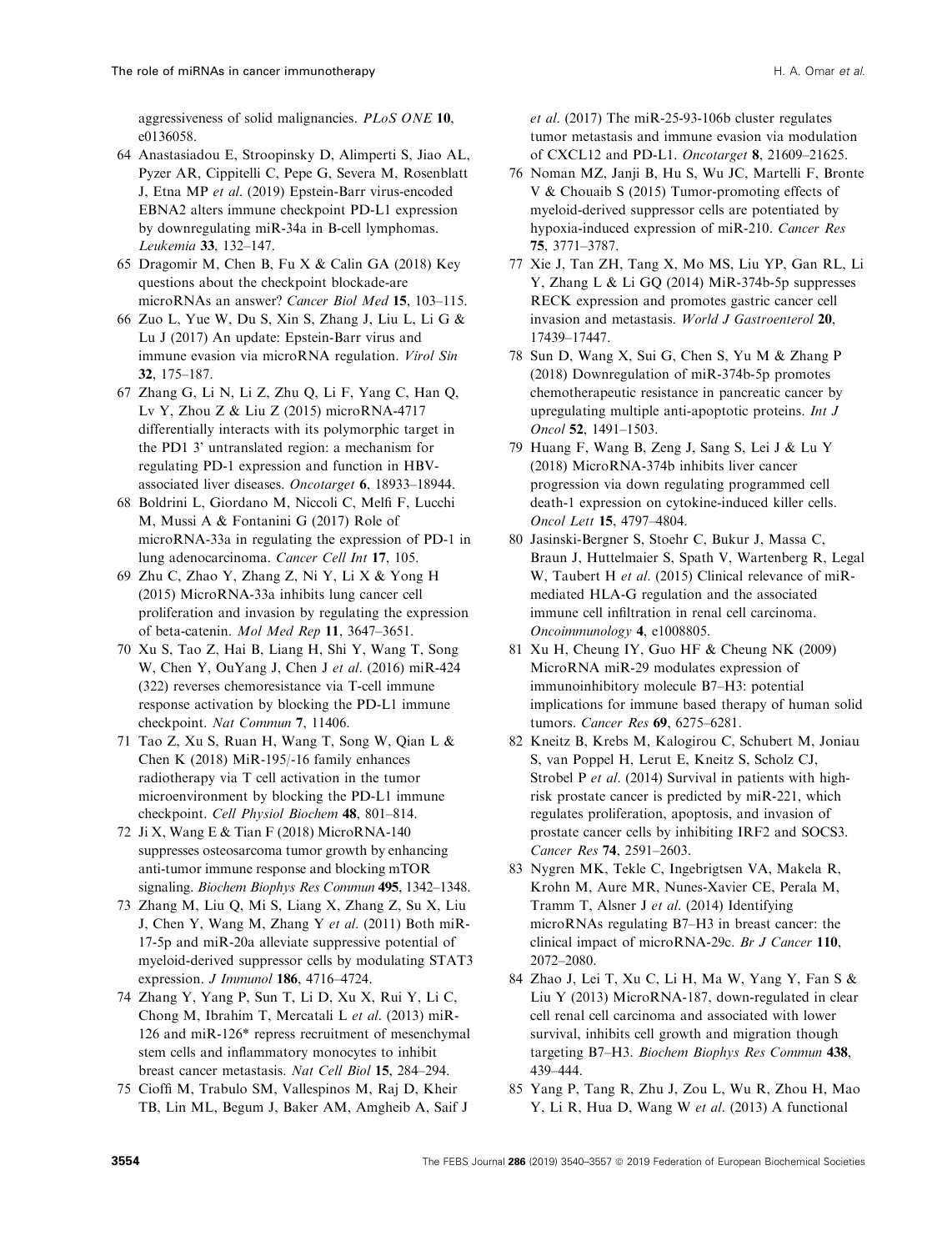variant at miR-24 binding site in B7–H2 alters susceptibility to gastric cancer in a Chinese Han population. Mol Immunol 56, 98–103.

- 86 Heinemann A, Zhao F, Pechlivanis S, Eberle J, Steinle A, Diederichs S, Schadendorf D & Paschen A (2012) Tumor suppressive microRNAs miR-34a/c control cancer cell expression of ULBP2, a stress-induced ligand of the natural killer cell receptor NKG2D. Cancer Res 72, 460–471.
- 87 Min D, Lv XB, Wang X, Zhang B, Meng W, Yu F & Hu H (2013) Downregulation of miR-302c and miR-520c by 1,25(OH)2D3 treatment enhances the susceptibility of tumour cells to natural killer cellmediated cytotoxicity. Br J Cancer 109, 723–730.
- 88 Eichmuller SB, Osen W, Mandelboim O & Seliger B (2017) Immune modulatory microRNAs involved in tumor attack and tumor immune escape. *J Natl* Cancer Inst 109, djx034.
- 89 Seliger B (2016) Role of microRNAs on HLA-G expression in human tumors. Hum Immunol 77, 760– 763.
- 90 Trinh TL, Kandell WM, Donatelli SS, Tu N, Tejera MM, Gilvary DL, Eksioglu EA, Burnette A, Adams WA, Liu J et al. (2019) Immune evasion by TGFbetainduced miR-183 repression of MICA/B expression in human lung tumor cells. Oncoimmunology 8, e1557372.
- 91 Armand P, Nagler A, Weller EA, Devine SM, Avigan DE, Chen YB, Kaminski MS, Holland HK, Winter JN, Mason JR et al. (2013) Disabling immune tolerance by programmed death-1 blockade with pidilizumab after autologous hematopoietic stem-cell transplantation for diffuse large B-cell lymphoma: results of an international phase II trial. J Clin Oncol 31, 4199–4206.
- 92 Xie J, Liu M, Li Y, Nie Y, Mi Q & Zhao S (2014) Ovarian tumor-associated microRNA-20a decreases natural killer cell cytotoxicity by downregulating MICA/B expression. Cell Mol Immunol 11, 495–502.
- 93 Kishikawa T, Otsuka M, Yoshikawa T, Ohno M, Takata A, Shibata C, Kondo Y, Akanuma M, Yoshida H & Koike K (2013) Regulation of the expression of the liver cancer susceptibility gene MICA by microRNAs. Sci Rep 3, 2739.
- 94 Yang H, Lan P, Hou Z, Guan Y, Zhang J, Xu W, Tian Z & Zhang C (2015) Histone deacetylase inhibitor SAHA epigenetically regulates miR-17-92 cluster and MCM7 to upregulate MICA expression in hepatoma. Br J Cancer 112, 112–121.
- 95 Ohtsuka M, Ling H, Doki Y, Mori M & Calin GA (2015) MicroRNA processing and human cancer. J Clin Med 4, 1651–1667.
- 96 Dong P, Xiong Y, Yue J, Hanley SJB & Watari H (2018) Tumor-Intrinsic PD-L1 signaling in cancer initiation, development and treatment: beyond immune evasion. Front Oncol 8, 386.
- 97 Schaer DA, Beckmann RP, Dempsey JA, Huber L, Forest A, Amaladas N, Li Y, Wang YC, Rasmussen ER, Chin D et al. (2018) The CDK4/6 inhibitor abemaciclib induces a T cell inflamed tumor microenvironment and enhances the efficacy of PD-L1 checkpoint blockade. Cell Rep 22, 2978–2994.
- 98 Goel S, DeCristo MJ, Watt AC, BrinJones H, Sceneay J, Li BB, Khan N, Ubellacker JM, Xie S, Metzger-Filho O et al. (2017) CDK4/6 inhibition triggers antitumour immunity. Nature 548, 471–475.
- 99 Hong JH, Roh KS, Suh SS, Lee S, Sung SW, Park JK, Byun JH & Kang JH (2015) The expression of microRNA-34a is inversely correlated with c-MET and CDK6 and has a prognostic significance in lung adenocarcinoma patients. Tumour Biol 36, 9327–9337.
- 100 Bustos MA, Ono S, Marzese DM, Oyama T, Iida Y, Cheung G, Nelson N, Hsu SC, Yu Q & Hoon DSB (2017) MiR-200a regulates CDK4/6 inhibitor effect by targeting CDK6 in metastatic melanoma. J Invest Dermatol 137, 1955–1964.
- 101 Pang Y, Liu J, Li X, Xiao G, Wang H, Yang G, Li Y, Tang SC, Qin S, Du N et al. (2018) MYC and DNMT3A-mediated DNA methylation represses microRNA-200b in triple negative breast cancer. J Cell Mol Med 22, 6262–6274.
- 102 Title AC, Hong SJ, Pires ND, Hasenohrl L, Godbersen S, Stokar-Regenscheit N, Bartel DP & Stoffel M (2018) Genetic dissection of the miR-200- Zeb1 axis reveals its importance in tumor differentiation and invasion. Nat Commun 9, 4671.
- 103 Lulla AR, Slifker MJ, Zhou Y, Lev A, Einarson MB, Dicker DT & El-Deiry WS (2017) miR-6883 family miRNAs Target CDK4/6 to induce G1 phase cellcycle arrest in colon cancer cells. Cancer Res 77, 6902– 6913.
- 104 Shang A, Lu WY, Yang M, Zhou C, Zhang H, Cai ZX, Wang WW, Wang WX & Wu GQ (2018) miR-9 induces cell arrest and apoptosis of oral squamous cell carcinoma via CDK 4/6 pathway. Artif Cells Nanomed Biotechnol 46, 1754–1762.
- 105 Curtale G (2018) miRNAs at the crossroads between innate immunity and cancer: focus on macrophages. Cells 7, 12.
- 106 Gao F, Zhao ZL, Zhao WT, Fan QR, Wang SC, Li J, Zhang YQ, Shi JW, Lin XL, Yang S et al. (2013) miR-9 modulates the expression of interferonregulated genes and MHC class I molecules in human nasopharyngeal carcinoma cells. Biochem Biophys Res Commun 431, 610–616.
- 107 Peng Y & Croce CM (2016) The role of MicroRNAs in human cancer. Signal Transduct Target Ther 1, 15004.
- 108 Camps C, Buffa FM, Colella S, Moore J, Sotiriou C, Sheldon H, Harris AL, Gleadle JM & Ragoussis J (2008) hsa-miR-210 Is induced by hypoxia and is an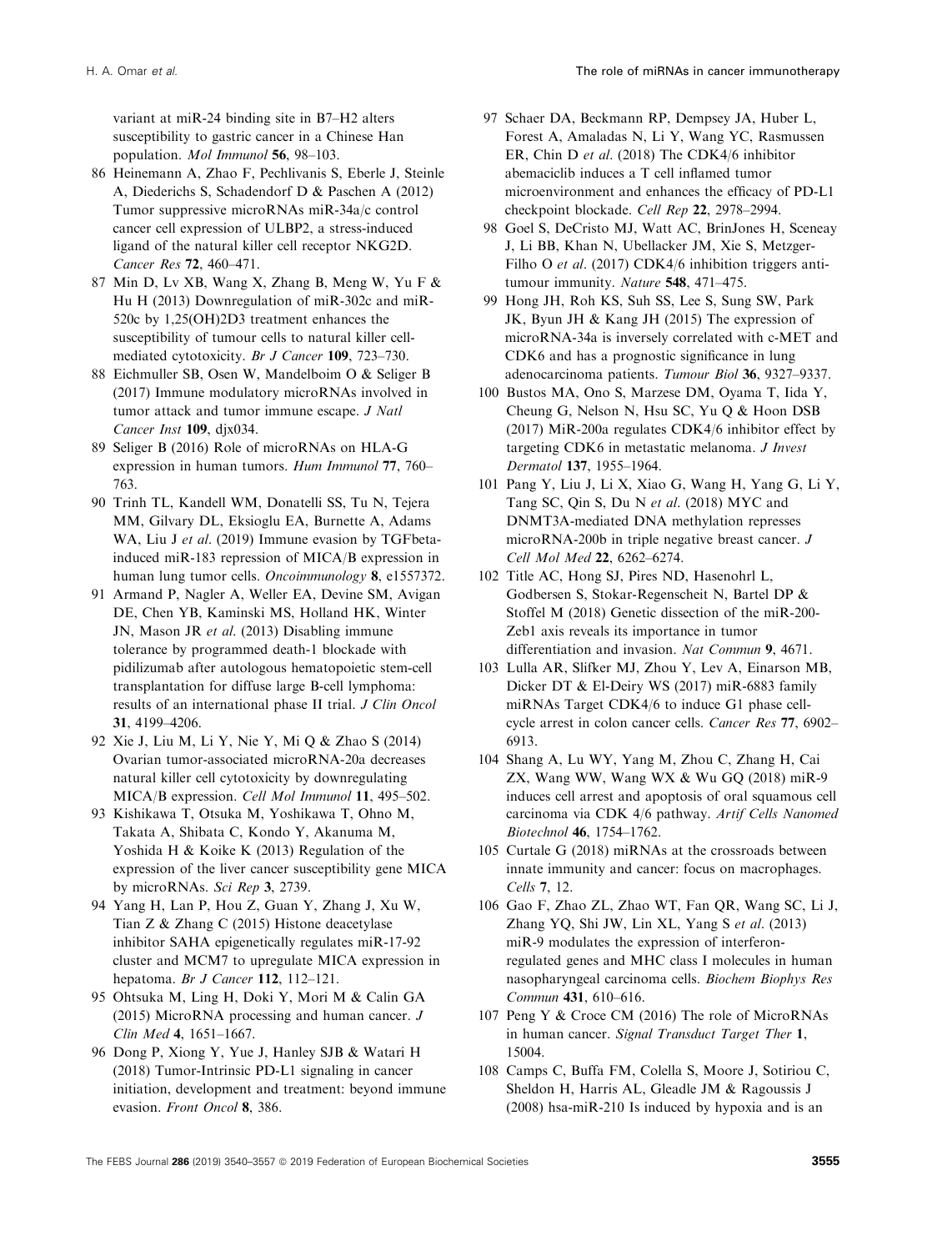independent prognostic factor in breast cancer. Clin Cancer Res 14, 1340–1348.

- 109 Cha ST, Chen PS, Johansson G, Chu CY, Wang MY, Jeng YM, Yu SL, Chen JS, Chang KJ, Jee SH et al. (2010) MicroRNA-519c suppresses hypoxia-inducible factor-1alpha expression and tumor angiogenesis. Cancer Res 70, 2675–2685.
- 110 Yamakuchi M, Lotterman CD, Bao C, Hruban RH, Karim B, Mendell JT, Huso D & Lowenstein CJ (2010) P53-induced microRNA-107 inhibits HIF-1 and tumor angiogenesis. Proc Natl Acad Sci USA 107, 6334–6339.
- 111 Meder L, Schuldt P, Thelen M, Schmitt A, Dietlein F, Klein S, Borchmann S, Wennhold K, Vlasic I, Oberbeck S et al. (2018) Combined VEGF and PD-L1 blockade displays synergistic treatment effects in an autochthonous mouse model of small cell lung cancer. Cancer Res 78, 4270–4281.
- 112 Fukumura D, Kloepper J, Amoozgar Z, Duda DG & Jain RK (2018) Enhancing cancer immunotherapy using antiangiogenics: opportunities and challenges. Nat Rev Clin Oncol 15, 325–340.
- 113 Pichiorri F, Suh SS, Rocci A, De Luca L, Taccioli C, Santhanam R, Zhou W, Benson DM Jr, Hofmainster C, Alder H et al. (2010) Downregulation of p53 inducible microRNAs 192, 194, and 215 impairs the p53/MDM2 autoregulatory loop in multiple myeloma development. Cancer Cell 18, 367–381.
- 114 Yan HL, Xue G, Mei Q, Wang YZ, Ding FX, Liu MF, Lu MH, Tang Y, Yu HY & Sun SH (2009) Repression of the miR-17-92 cluster by p53 has an important function in hypoxia-induced apoptosis. EMBO J 28, 2719–2732.
- 115 Wang L, Li L, Guo R, Li X, Lu Y, Guan X, Gitau SC, Wang L, Xu C, Yang B et al. (2014) miR-101 promotes breast cancer cell apoptosis by targeting Janus kinase 2. Cell Physiol Biochem 34, 413–422.
- 116 Xu S, Zhao N, Hui L, Song M, Miao ZW & Jiang XJ (2016) MicroRNA-124-3p inhibits the growth and metastasis of nasopharyngeal carcinoma cells by targeting STAT3. Oncol Rep 35, 1385–1394.
- 117 Gregersen LH, Jacobsen AB, Frankel LB, Wen J, Krogh A & Lund AH (2010) MicroRNA-145 targets YES and STAT1 in colon cancer cells. PLoS ONE 5, e8836.
- 118 Hatley ME, Patrick DM, Garcia MR, Richardson JA, Bassel-Duby R, van Rooij E & Olson EN (2010) Modulation of K-Ras-dependent lung tumorigenesis by MicroRNA-21. Cancer Cell 18, 282–293.
- 119 Wang P, Zhuang L, Zhang J, Fan J, Luo J, Chen H, Wang K, Liu L, Chen Z & Meng Z (2013) The serum miR-21 level serves as a predictor for the chemosensitivity of advanced pancreatic cancer, and miR-21 expression confers chemoresistance by targeting FasL. Mol Oncol 7, 334–345.
- 120 De Mattos-Arruda L, Bottai G, Nuciforo PG, Di Tommaso L, Giovannetti E, Peg V, Losurdo A, Perez-Garcia J, Masci G, Corsi F et al. (2015) MicroRNA-21 links epithelial-to-mesenchymal transition and inflammatory signals to confer resistance to neoadjuvant trastuzumab and chemotherapy in HER2 positive breast cancer patients. Oncotarget 6, 37269– 37280.
- 121 Shaffiey F, Cross E & Sathyanarayana P (2013) Mir-590 is a novel STAT5 regulated oncogenic miRNA and targets fasl in acute myeloid leukemia. Blood 122, 3811–3811.
- 122 Razumilava N, Bronk SF, Smoot RL, Fingas CD, Werneburg NW, Roberts LR & Mott JL (2012) miR-25 targets TNF-related apoptosis inducing ligand (TRAIL) death receptor-4 and promotes apoptosis resistance in cholangiocarcinoma. Hepatology 55, 465– 475.
- 123 Zhang CZ, Zhang JX, Zhang AL, Shi ZD, Han L, Jia ZF, Yang WD, Wang GX, Jiang T, You YP et al. (2010) MiR-221 and miR-222 target PUMA to induce cell survival in glioblastoma. Mol Cancer 9, 229.
- 124 Kong W, Yang H, He L, Zhao JJ, Coppola D, Dalton WS & Cheng JQ (2008) MicroRNA-155 is regulated by the transforming growth factor beta/Smad pathway and contributes to epithelial cell plasticity by targeting RhoA. Mol Cell Biol 28, 6773–6784.
- 125 Wang J, Yu F, Jia X, Iwanowycz S, Wang Y, Huang S, Ai W & Fan D (2015) MicroRNA-155 deficiency enhances the recruitment and functions of myeloidderived suppressor cells in tumor microenvironment and promotes solid tumor growth. Int J Cancer 136, E602–E613.
- 126 Almeida MI, Reis RM & Calin GA (2010) MYCmicroRNA-9-metastasis connection in breast cancer. Cell Res 20, 603–604.
- 127 Patel SA & Gooderham NJ (2015) IL6 mediates immune and colorectal cancer cell cross-talk via miR-21 and miR-29b. Mol Cancer Res 13, 1502–1508.
- 128 Korpal M, Lee ES, Hu G & Kang Y (2008) The miR-200 family inhibits epithelial-mesenchymal transition and cancer cell migration by direct targeting of Ecadherin transcriptional repressors ZEB1 and ZEB2. J Biol Chem 283, 14910–14914.
- 129 Yuan L, Zhou C, Lu Y, Hong M, Zhang Z, Zhang Z, Chang Y, Zhang C & Li X (2015) IFN-gammamediated IRF1/miR-29b feedback loop suppresses colorectal cancer cell growth and metastasis by repressing IGF1. Cancer Lett 359, 136–147.
- 130 Liu Y, Lai L, Chen Q, Song Y, Xu S, Ma F, Wang X, Wang J, Yu H, Cao X et al. (2012) MicroRNA-494 is required for the accumulation and functions of tumorexpanded myeloid-derived suppressor cells via targeting of PTEN. J Immunol 188, 5500-5510.